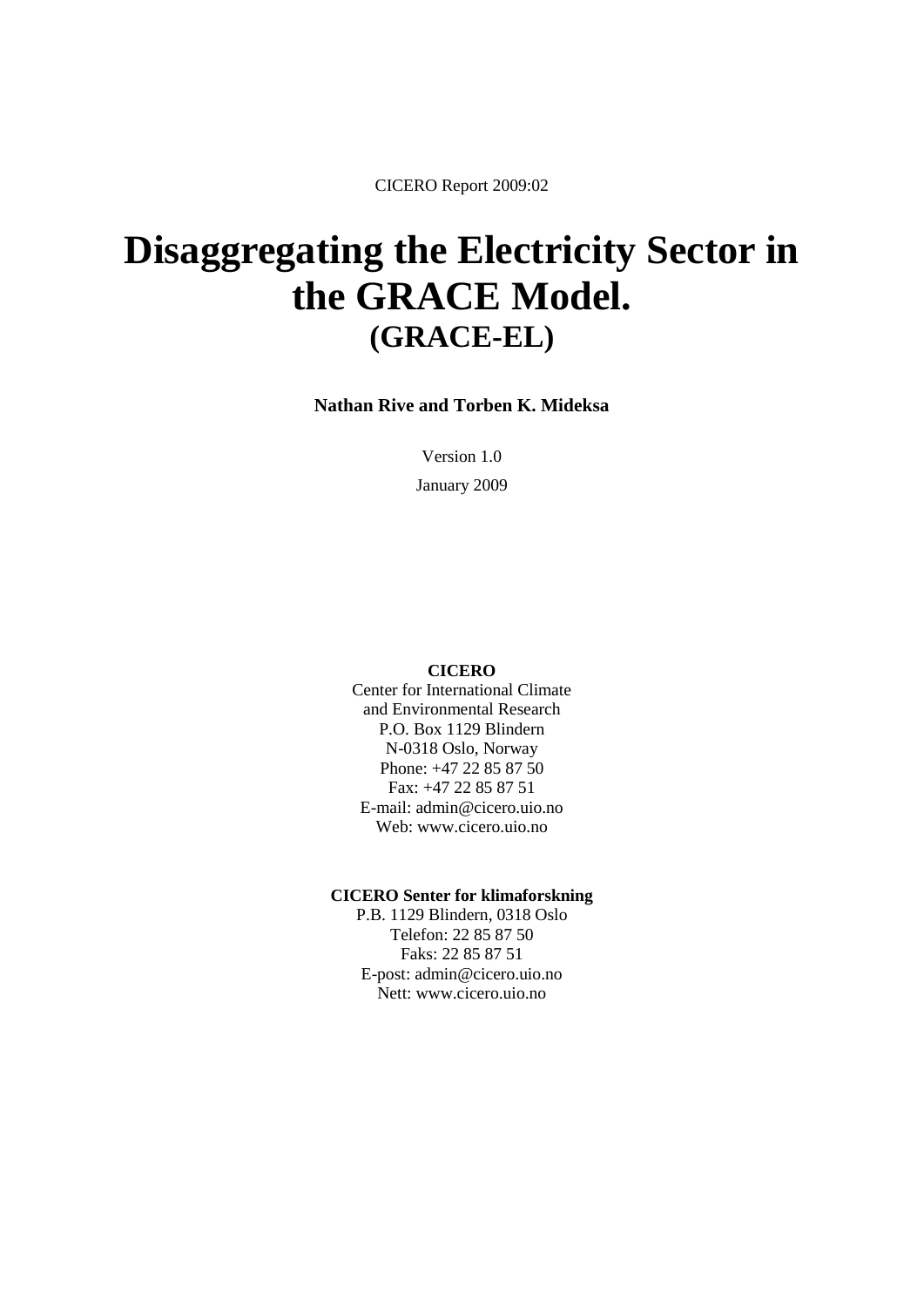| <b>Tittel:</b> Disaggregating the Electricity Sector in the<br><b>GRACE Model</b> | <b>Title:</b> Disaggregating the Electricity Sector in the<br><b>GRACE Model</b>                                                                                                                                                                                                                                                                                                                  |
|-----------------------------------------------------------------------------------|---------------------------------------------------------------------------------------------------------------------------------------------------------------------------------------------------------------------------------------------------------------------------------------------------------------------------------------------------------------------------------------------------|
| Forfatter(e):<br>CICERO Report 2009:02                                            | Author(s):<br><b>CICERO</b>                                                                                                                                                                                                                                                                                                                                                                       |
| 18 sider                                                                          | 18 pages                                                                                                                                                                                                                                                                                                                                                                                          |
| Finansieringskilde:                                                               | <b>Financed by: European Commission</b>                                                                                                                                                                                                                                                                                                                                                           |
| Prosjekt: ADAM                                                                    | Project: ADAM                                                                                                                                                                                                                                                                                                                                                                                     |
| Prosjektleder: Gunnar S. Eskeland                                                 | Project manager: Gunnar S. Eskeland                                                                                                                                                                                                                                                                                                                                                               |
| Kvalitetsansvarlig: Hans Asbjørn Aaheim                                           | Quality manager: H. Asbjørn Aaheim                                                                                                                                                                                                                                                                                                                                                                |
| Nøkkelord:                                                                        | Keywords: macroeconomic model, electricity sector,<br>policy analysis                                                                                                                                                                                                                                                                                                                             |
| Sammendrag:.                                                                      | Abstract:<br>This report presents an extension of the GRACE CGE<br>model, with a disaggregation of the electricity sector<br>into unique generation technologies. The goal of this<br>extension is to allow closer analysis of interactions<br>between the electricity sector and the wider economy.<br>An additional extension presented in this report is a<br>treatment for capital vintaging. |
| Språk: Engelsk                                                                    | Language of report: English                                                                                                                                                                                                                                                                                                                                                                       |
| Rapporten kan bestilles fra:                                                      | The report may be ordered from:                                                                                                                                                                                                                                                                                                                                                                   |
| <b>CICERO</b> Senter for klimaforskning<br>P.B. 1129 Blindern                     | CICERO (Center for International Climate and<br>Environmental Research – Oslo)                                                                                                                                                                                                                                                                                                                    |
| 0318 Oslo                                                                         | PO Box 1129 Blindern                                                                                                                                                                                                                                                                                                                                                                              |
|                                                                                   | 0318 Oslo, NORWAY                                                                                                                                                                                                                                                                                                                                                                                 |
| Eller lastes ned fra:                                                             | Or be downloaded from:                                                                                                                                                                                                                                                                                                                                                                            |
| http://www.cicero.uio.no                                                          | http://www.cicero.uio.no                                                                                                                                                                                                                                                                                                                                                                          |
|                                                                                   |                                                                                                                                                                                                                                                                                                                                                                                                   |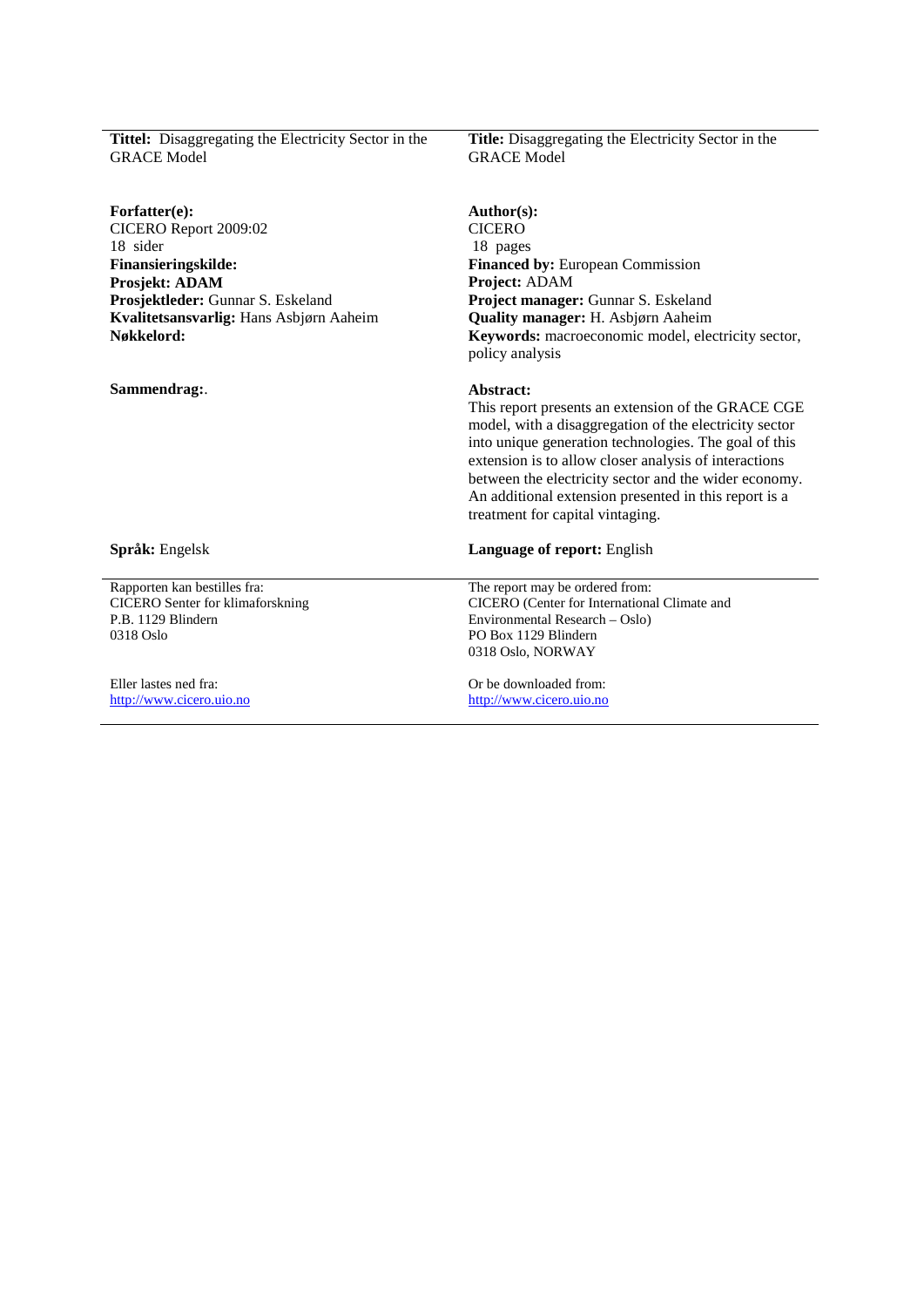# **Contents**

| 2 |     |  |
|---|-----|--|
| 3 |     |  |
| 4 |     |  |
| 5 |     |  |
|   | 5.1 |  |
|   | 5.2 |  |
|   | 5.3 |  |
|   | 5.4 |  |
| 6 |     |  |
| 7 |     |  |
|   | 7.1 |  |
|   | 7.2 |  |
| 8 |     |  |
|   | 8.1 |  |
|   | 8.2 |  |
|   |     |  |

# **Acknowledgements**

This project was funded by the European Commission under the ADAM Project. Thanks to Asbjørn Aaheim, Gunnar Eskeland, Steffen Kallbekken, Ian Sue Wing, and Thure Traber for help and discussions.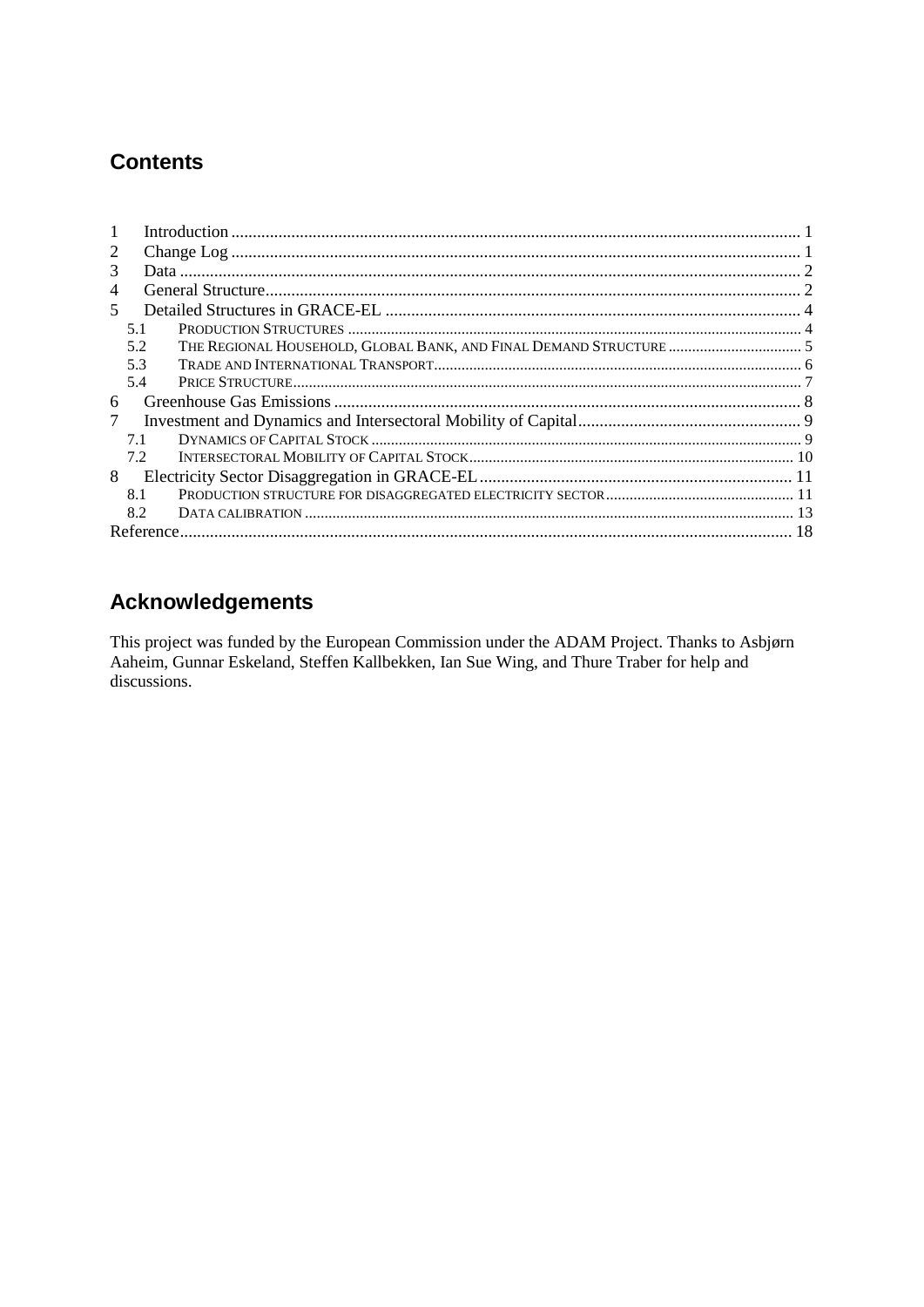# <span id="page-3-0"></span>**1 Introduction**

The model for Global Responses to Anthropogenic Change in the Environment (GRACE) is a multi-sector, multi-region, recursively dynamic global computable general equilibrium model (CGE), which is mainly based on the Solow-Swan neoclassical growth model (Solow, 1956), written in GAMS. The model has been applied to integrated air quality and climate policy analysis (Rypdal et al., 2007), and analysis of climate change impacts on the forestry sector (Rive et al., 2005). In the latter, a special forestry growth module was developed in GRACE, which coupled with a simple climate model, allowing for integrated climate-economicenvironment assessment.

Recent additions have been made to the model, warranting this documentation. First and foremost is the disaggregation of the electricity sector into unique generation technologies, indicated by the suffix '-EL' in the GRACE-EL acronym. This documentation describes the GRACE-EL model, along with additional developments and applications beyond those described in the previous version of the model described in Aaheim and Rive (2005).

The rest of the document is organized as follows. The next section describes the new features in the current version. Section 3 describes our data sources. Section 4 describes the general structure and flows within the model. Section 5 describes the final demand and production structures in the model, the treatment of income and trade, and the price structure. Section 6 outlines the greenhouse gas emissions inclusion, Section 7 describes the dynamics of the model, and treatment of investments, and Section 8 describes the disaggregation of the electricity sector.

<span id="page-3-1"></span>The model code is available upon request.

# **2 Change Log**

The following changes have been made to the model since the initial version presented by Aaheim and Rive (2005).

- The model is now constructed as a mixed complementary problem (Mathiesen, 1985) and written in MPSG/E (Rutherford, 1998). The model is still solved in GAMS (Brooke et al., 1988).
- The underlying data has been updated to GTAP v6 (Dimaranan, 2006), with 2001 as the base year (see Section 3).
- GRACE-EL now employs considerably simpler production and consumption structures, taken from the MIT EPPA model (Paltsev et al., 2005). Associated substitution elasticities are also taken from EPPA.
- A treatment for capital vintaging has been employed with cross-sector capital transformation to limit the intra-period flow of sunk capital between sectors (see Section 7).
- The electricity sector for countries within the European Union (EU) regions have been disaggregated into electricity technologies using bottom-up data (Section 8).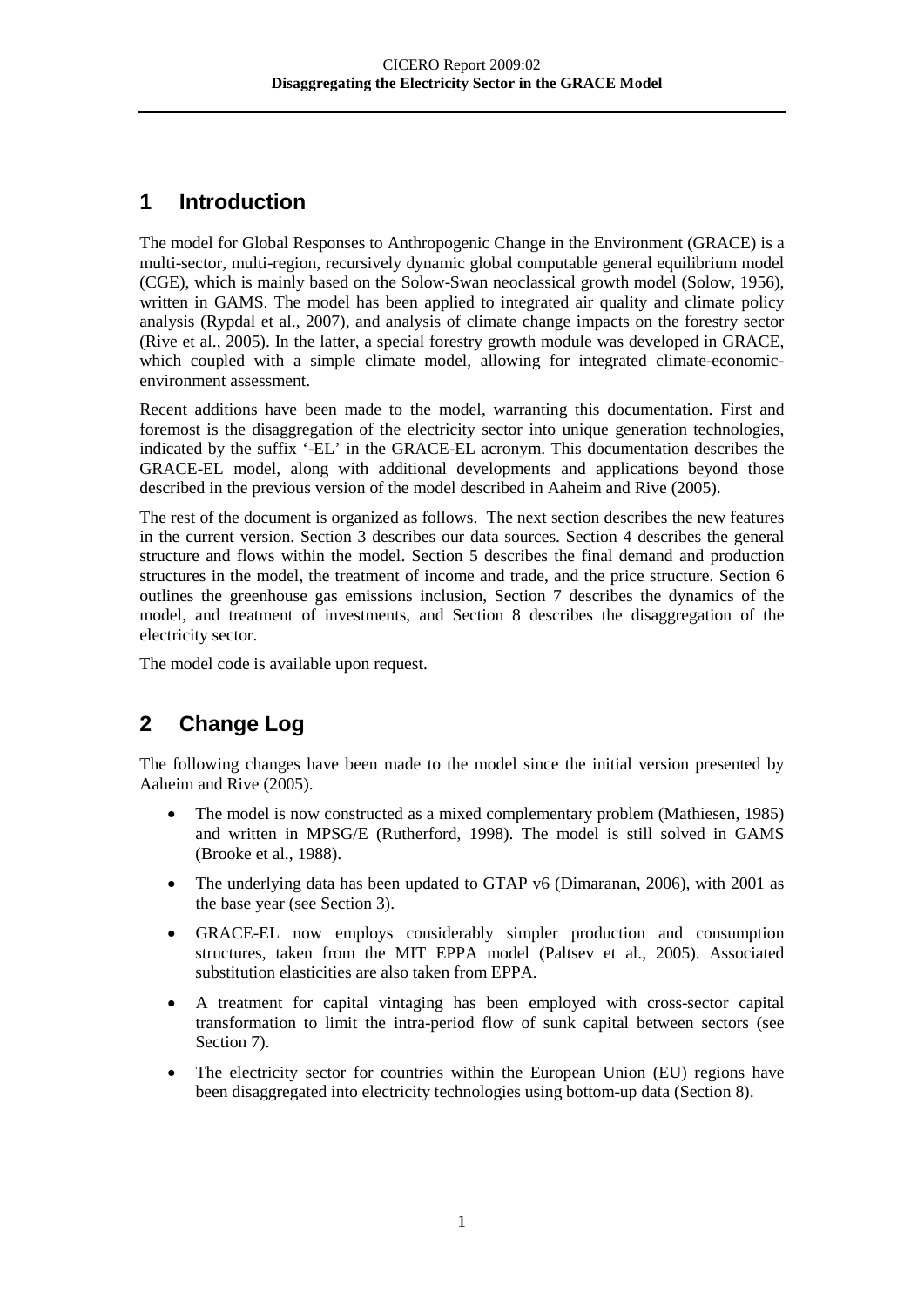# **3 Data**

<span id="page-4-0"></span>GRACE-EL is calibrated around the Global Trade Analysis Project (GTAP) v6 database which represents the global economy in 2001 using the input output table of 87 regions for 57 sectors. As the previous data base versions, this data base contains bilateral trade and transport along protection data representing the linkages among the 87 regions of the global economy. Updating the database is aimed at exploiting the advantages that the latest data offers in terms of disaggregation of different regions, improvement of domestic data base for different countries, improvements in the treatment of government consumption, income taxes, domestic supports, tariff coverage, trade estimates, and energy use data.

The original data base is converted into a GAMS readable format using the GTAP6inGAMS conversion tool (Rutherford, 2006). These data are then aggregated in order to create a full social accounting matrix (SAM) for each region. A SAM is a general and consistent macroeconomic accounting framework. In GRACE, the global SAM consists of input-output matrices for each region (inputs of primary factors to sectors, and output of consumption and investment), and with trade between the regions. We make adjustments to the SAM to make the initial capital stock and investments in the base year consistent with the growth assumptions. These adjustments are described in Section 7. GRACE-EL also employs a database for  $CO<sub>2</sub>$  emissions from combustion in the GTAP production and consumption sectors associated with GTAP6 (Lee, 2007). The GRACE-EL model employs an aggregated set of regions and sectors; there are 12 regions, 16 production sectors, three final demand sectors, and three primary factors [\(Table 1](#page-4-2) below).

| <b>Regions</b> |                               |                | <b>Production Sectors</b> | <b>Final Demand</b> | <b>Primary Factors</b> |
|----------------|-------------------------------|----------------|---------------------------|---------------------|------------------------|
| BAL            | Baltic 3 + Poland             | ATP            | Air transport             | Investment (INV)    | Capital (CAP)          |
| <b>BNL</b>     | <b>BeNeLux Region</b>         | COL            | Coal                      | Private (PRI)       | Labor (LAB)            |
| <b>FRA</b>     | <b>France and Switzerland</b> | <b>CRP</b>     | Chemicals                 | Public (PUB)        | Nature (RES)           |
| GER.           | Germany and Austria           | CRU            | Crude oil                 |                     |                        |
| GRE            | Greece                        | ELC.           | Electricity               |                     |                        |
| <b>IBE</b>     | Spain and Portugal            | FOO            | Food and agriculture      |                     |                        |
| ITA            | Italy and Malta               | GAS            | Gas                       |                     |                        |
| <b>NOR</b>     | Nordic Region                 | HEA            | Heavy industry            |                     |                        |
| UKI            | UK and Ireland                | L <sub>S</sub> | Iron and steel            |                     |                        |
| <b>REE</b>     | Rest of EU Accession          | <b>OMN</b>     | Mining                    |                     |                        |
| <b>DVD</b>     | Rest of Developed World       | PPP            | Paper and pulp            |                     |                        |
| <b>ROW</b>     | Rest of World                 | <b>NFM</b>     | Non-ferrous metals        |                     |                        |
|                |                               | <b>NMM</b>     | Non-metal minerals        |                     |                        |
|                |                               | <b>REF</b>     | Refined oil products      |                     |                        |
|                |                               | <b>SER</b>     | Services and dwellings    |                     |                        |
|                |                               | $R_T$          | Surface transport         |                     |                        |

<span id="page-4-2"></span>**Table 1**: Regional, sector, and factor aggregation in GRACE-EL

# <span id="page-4-1"></span>**4 General Structure**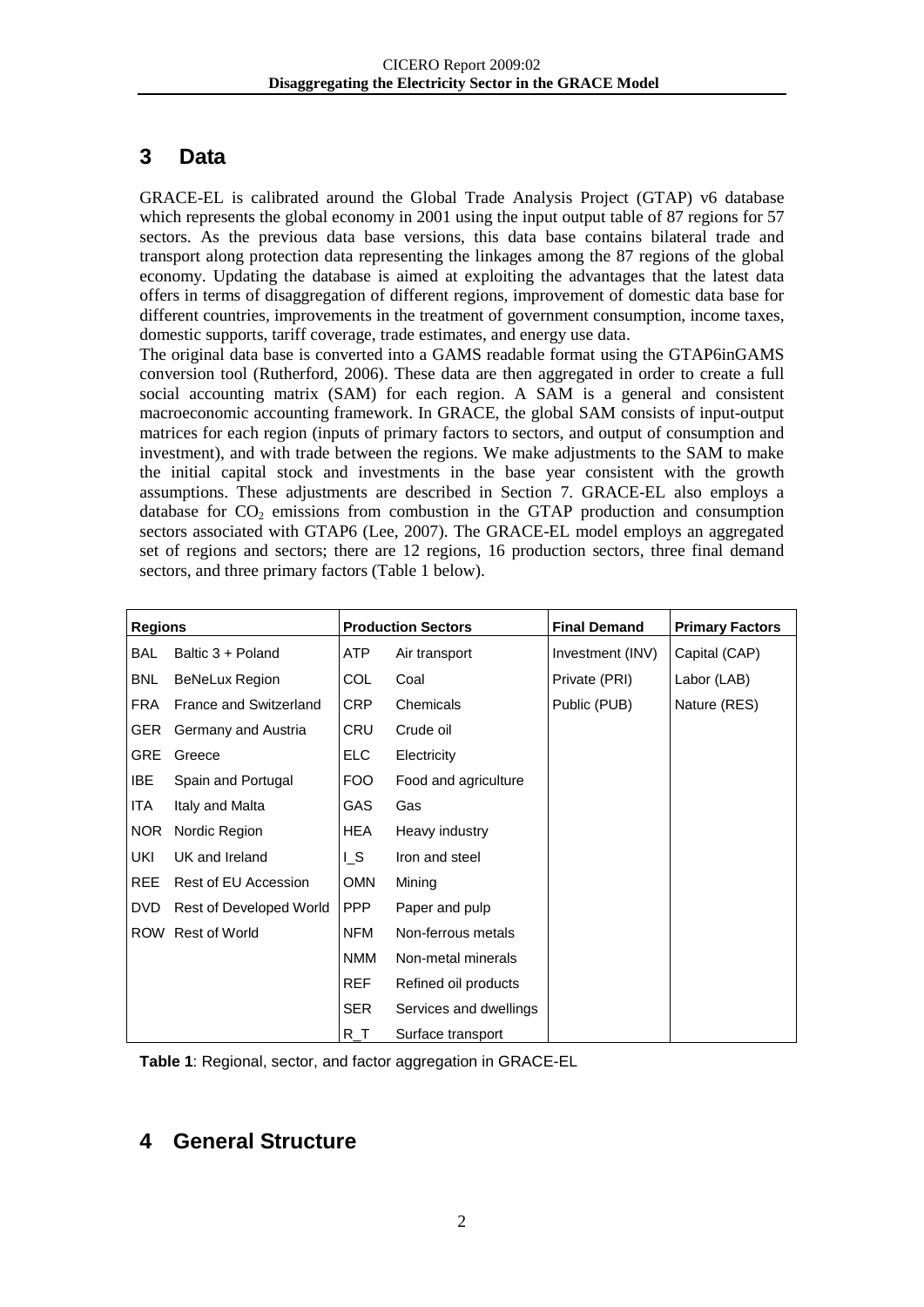The structure of production and consumption of GRACE-EL is based on a number of other models. The quantity and price flows within the economy are based around the GTAP6 database. The structure of production and consumption (i.e. the demand trees) is based on the MIT EPPA model. The disaggregated electricity sector is based on work by Sue Wing (2006b) (see Section 8). The dynamics and treatment of investments were adapted from the GTAP-Dyn model (Ianchovinchina et al., 2007).

The GRACE model consists of six main elements: production sectors, final demands, an Armington aggregation of domestic goods and imports, the regional household, and a global bank and trust. The flow of payments between these elements associated with expenditures and production is embedded in the GTAP6 database, and is shown in [Figure 1.](#page-5-0)



<span id="page-5-0"></span>**Figure 1:** Flow of payments in the GRACE-EL, based around GTAP6 database. The flow of goods/factors occurs in the opposite direction to the payments.

As the figure illustrates, the factors of production are owned by the Regional Household. This Regional Household, which also collects tax, seeks to maximize welfare by distributing its budget to savings and private and public private demands. Trade occurs bilaterally, with an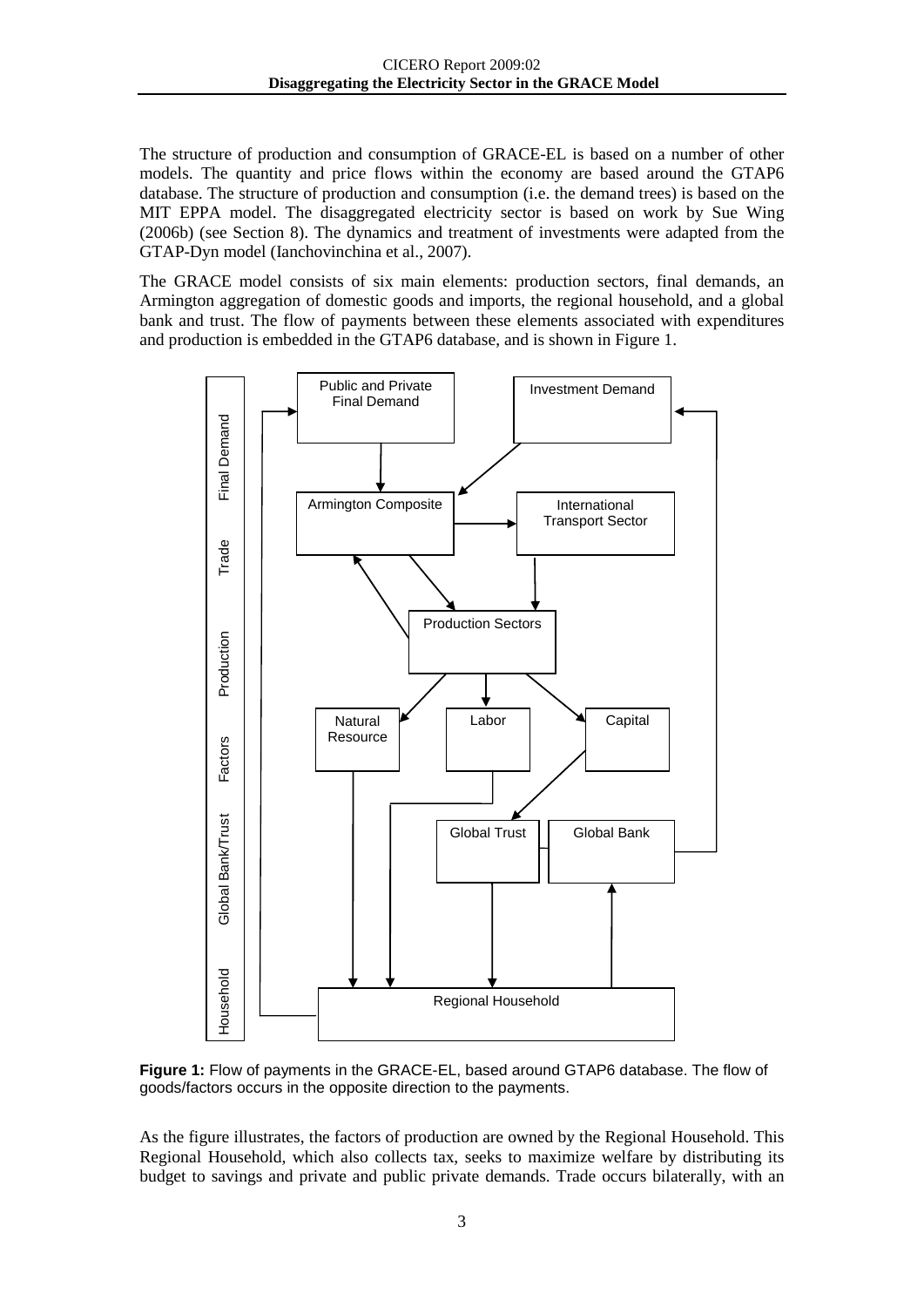Armington composite good, which minimizes the cost of combining domestically produced and imported versions of each good. The production sectors seek to maximize profit subject to their production structure (see Section 5), and demand factor and composite goods. Final demand sectors seek to maximize welfare subject to their budget constraint, and demand composite goods.

All factor endowments at equilibrium are fully employed by the production sectors. Each sector output is produced in consistency with what the regional household demands for the final demand sectors. Thus, regional as well as global economic activity satisfies the principles of income balance, market clearing, and normal remuneration of real capital and land in competitive equilibrium (zero profits).

# <span id="page-6-0"></span>**5 Detailed Structures in GRACE-EL**

#### <span id="page-6-1"></span>*5.1 Production Structures*

The structure of production in each sector identifies the demand for factors and intermediate Armington good inputs, and the substitution between these inputs. These are modeled as nested constant elasticity of substitution (CES) functions[.](#page-6-2)

[Figure](#page-6-2) 2 illustrates the standard structure of production in GRACE, used in all sectors except primary energy producers and European electricity sectors. The top level nest is a Leontief (fixed fraction) input of the factor/energy nest (VA-Energy) and non-energy inputs ranging from air transport (ATP) to surface transport (R\_T). The next nest is a substitution between value added (VA) factor inputs and the energy nest, followed by substitution between electricity and non-electric energy inputs. The elasticity of substitution at each nest is adopted from EPPA.

<span id="page-6-2"></span>

**Figure 2:** Standard production structure in GRACE-EL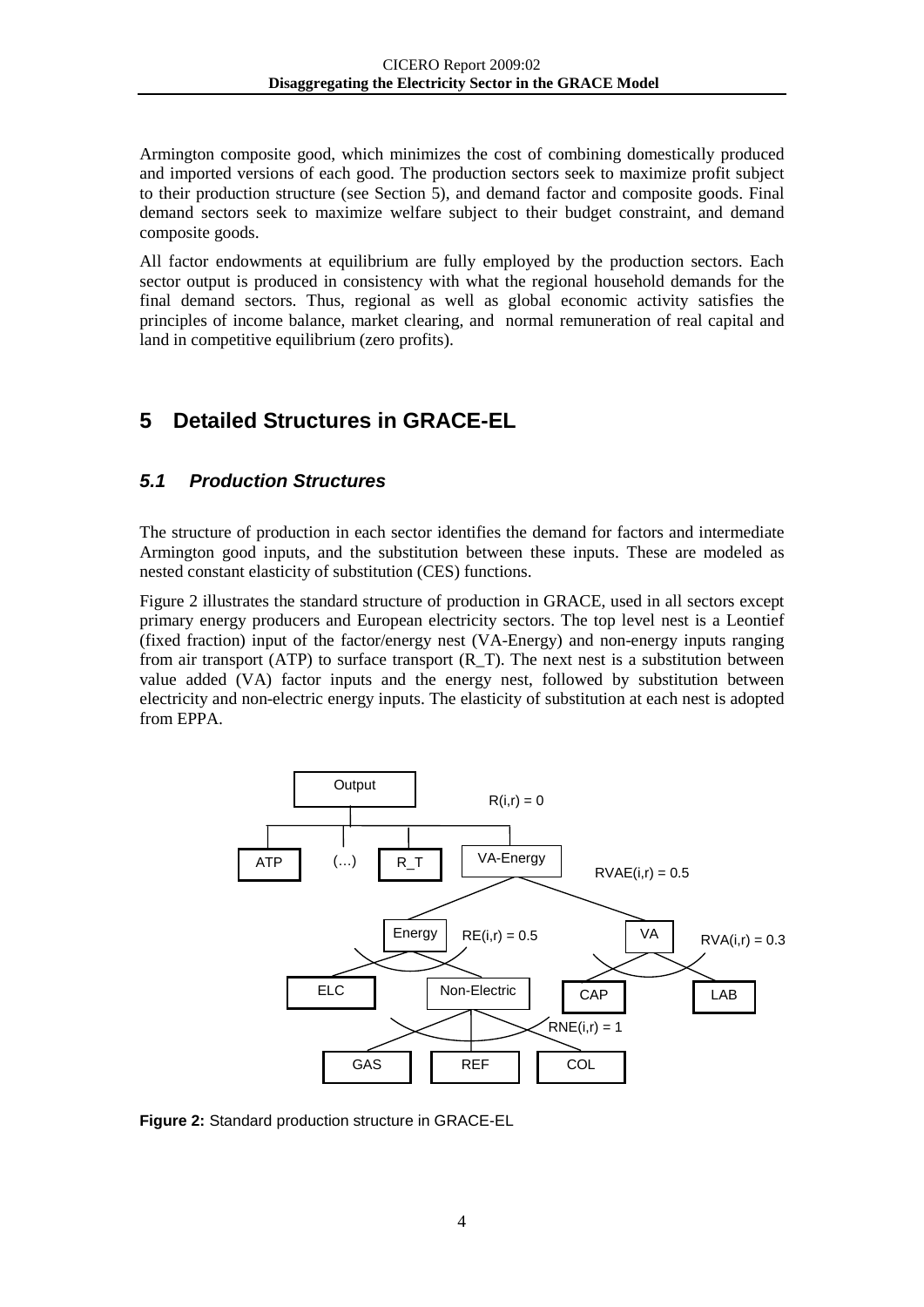The electricity sectors in ROW and DVD employ this standard production structure, however electricity production in European regions is given particular treatment with a different tree. This is detailed in Section 8.

The production structure for primary energy producton sectors  $-$  coal, gas, and crude oil  $-$  is illustrated in [Figure 3.](#page-7-1) At the top level is a substitution between the natural resource and a nest of remaining inputs. The remaining inputs combine a Leontief technology of intermediate goods and a value added nest.



<span id="page-7-1"></span>**Figure 3:** Production structure of primary energy producers

#### <span id="page-7-0"></span>*5.2 The Regional Household, Global Bank, and Final Demand Structure*

As in the GTAP model and database, GRACE includes a Regional Household to which tax revenue and factor income accrues. In addition, there exist three final demand sectors: private consumption, public consumption, and savings (see [Figure 4\)](#page-7-2). Income to the private and public consumption sectors and savings is allocated by the Regional Household maximization problem (see the description of savings and investment Section 7). The Global Bank allocates regional savings to investment across regions.



<span id="page-7-2"></span>**Figure 4:** The Regional Household and the Global Bank. Based on Hertel (1997).

Like the production structures, the demand structures of the final demands are made up of nested CES functions adopted from the EPPA model (see [Figure 5](#page-8-1) below). At the top level of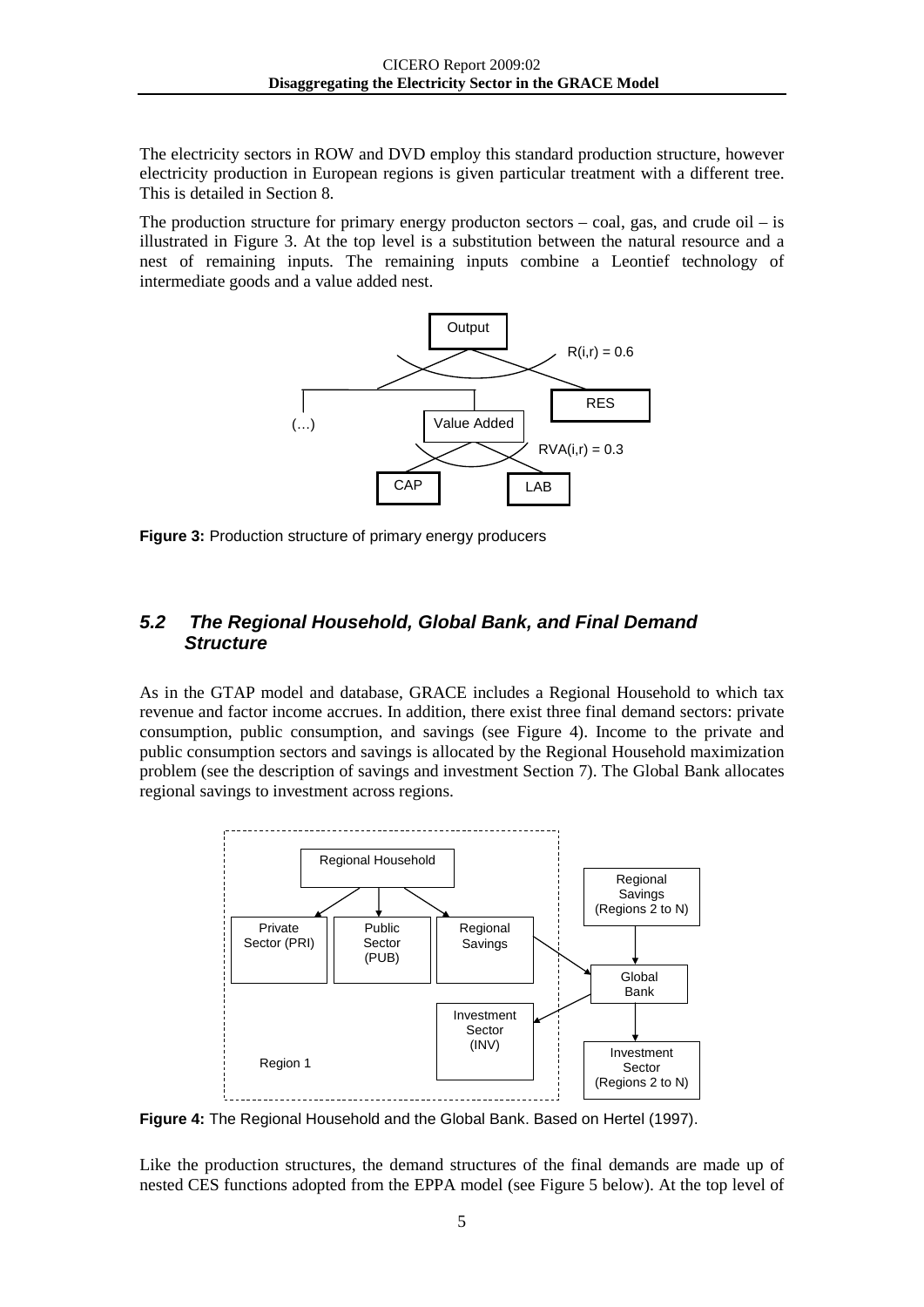the demand structure, substitution is made between the energy and non-energy nests. Substitution between these respective nests occurs with an elasticity of substitution of 0.25; within the nests the elasiticity of substitution is 0.4.



<span id="page-8-1"></span>**Figure 5:** Final demand structure in GRACE-EL

#### <span id="page-8-0"></span>*5.3 Trade and International Transport*

In GRACE, the regional economies are linked through bilateral trade flows. All goods can be traded internationally, with the exception of the primary factors. Rather than assuming that goods are exported to a global pool, trade occurs between countries. Bilateral imports of the same good from different regions are combined into an import aggregate. This is aggregated with domestically produced goods into a single Armington composite good which is then demanded by the production and final demand sectors. Substitution between bilateral imports of the same good and between domestic and aggregate imports is modeled through a CES function [\(Figure 6\)](#page-8-2). The substitution elasticities are denoted in the figure with prefix 'RI', and are based on those in the EPPA model. Exceptions to the listed substitution elasticities are made for the following sectors: (a) REF (RIM = 6), (b) ELC (RIM = 0.5; RIMR = 0.3), and (c) GAS and COL (RIMR  $=$  4).



<span id="page-8-2"></span>**Figure 6:** Bilateral imports and the Armington aggregate

When a good is traded, a price premium is paid by the importing country to the international transport sector. This price premium is determined by a fixed transport factor derived from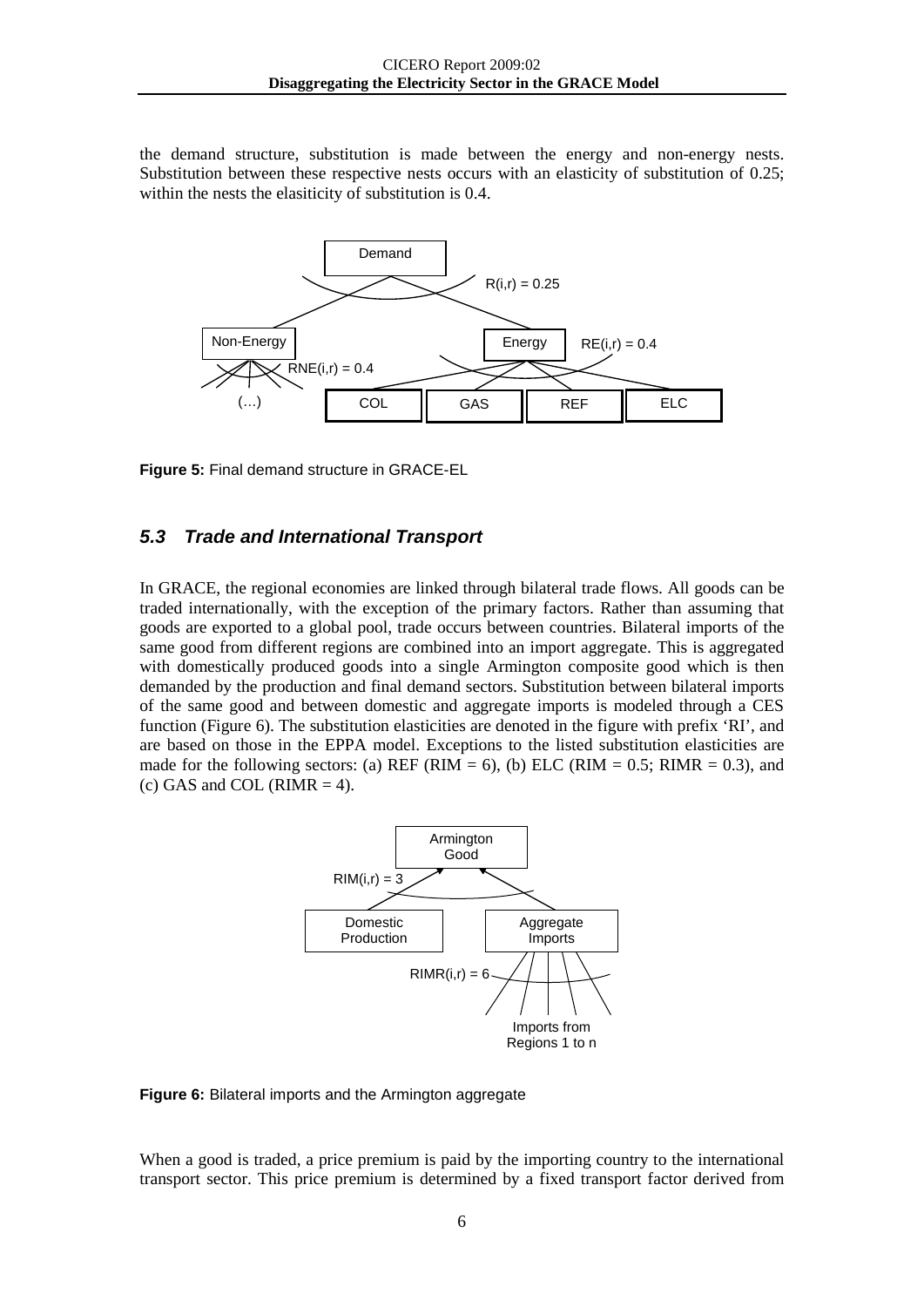the base year data. The transport is provided by a Cobb-Douglas composite of the transport services goods from each of the regions.

#### <span id="page-9-0"></span>*5.4 Price Structure*

For simplicity, we have until now avoided discussion of prices in the economy. The pricing structure in GRACE is identical to that in the GTAP model (Hertel, 1997). In a CGE framework, there are no commodity unit "prices" as they are understood in the real world – the model only solves for relative prices. We thus initially set a basis price (typically 1) of our choosing for the market prices. However, the actual price of each good faced by each agent in the economy will differ from this market price due to 'price wedges'. Within each region, these price wedges are brought about by taxes (or subsidies), which either raise (or lower) the price faced by each agent relative to the market price. Figure 6 illustrates the price differentiation between agents. A price wedge occurs between the seller's price and the market price of domestic outputs, brought about by an output tax. There is a second price wedge between this market price and the final and intermediate demand agents' prices, as a result of consumption and intermediate taxes.



**Figure 7:** Price structure within each region. Arrows denote payment flows. Based on Hertel (1997)

In trade, price wedges are brought about by tariffs and transport margins (see [Figure 8](#page-10-1) below). Market and region-specific world prices of bilateral export goods are differentiated through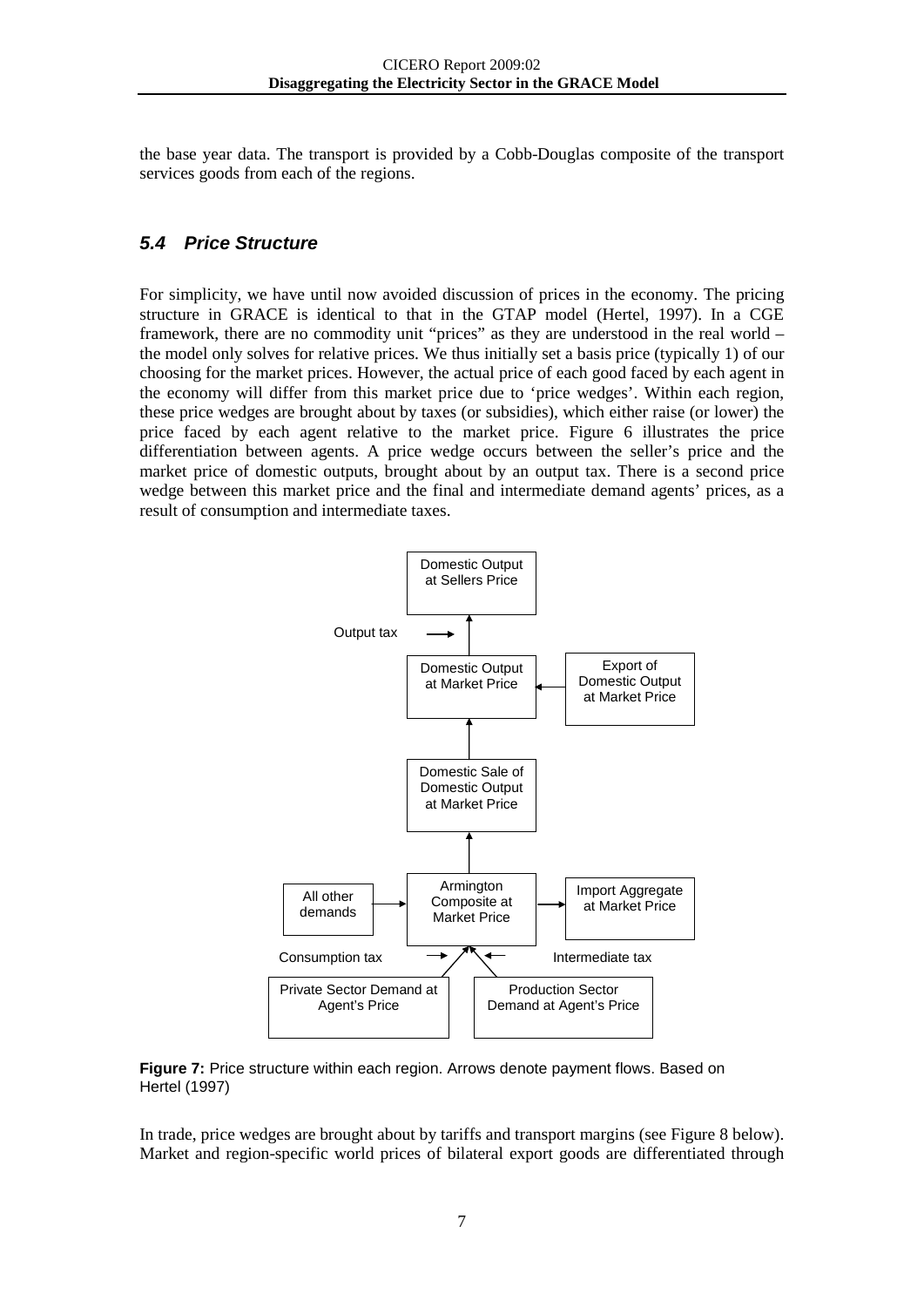

an export tax. This price is further differentiated into the world price of import through a transport margin, and the market price of import through an import tariff.

<span id="page-10-1"></span>**Figure 8:** Pricing structure in trade. Arrows denote payment flows. Based on Hertel (1997)

### <span id="page-10-0"></span>**6 Greenhouse Gas Emissions**

The GRACE-EL model includes combustion emissions of  $CO<sub>2</sub>$  from industrial and household sources. These emissions are relatively simple to model, as they are emitted at a roughly fixed rate of fossil fuel use. GRACE uses emissions data provide by GTAP themselves (Lee, 2007) for version 6 of the database.

The database provides  $CO<sub>2</sub>$  emissions from intermediate use of each of the six GTAP energy commodities, in each of the original GTAP regions and sectors, with differentiation for either domestic or imported energy sources. The database also provides emissions for energy use in the household sector. In GRACE-EL, the emissions are aggregated to three energy sources (oil, gas, and coal) with no differentiation for domestic or imported energy emission factors.

 $CO<sub>2</sub>$  emissions are modeled as fixed-factor inputs to their associated energy use inputs. As shown in the production and final demand structures above,  $CO<sub>2</sub>$  may be reduced via reduced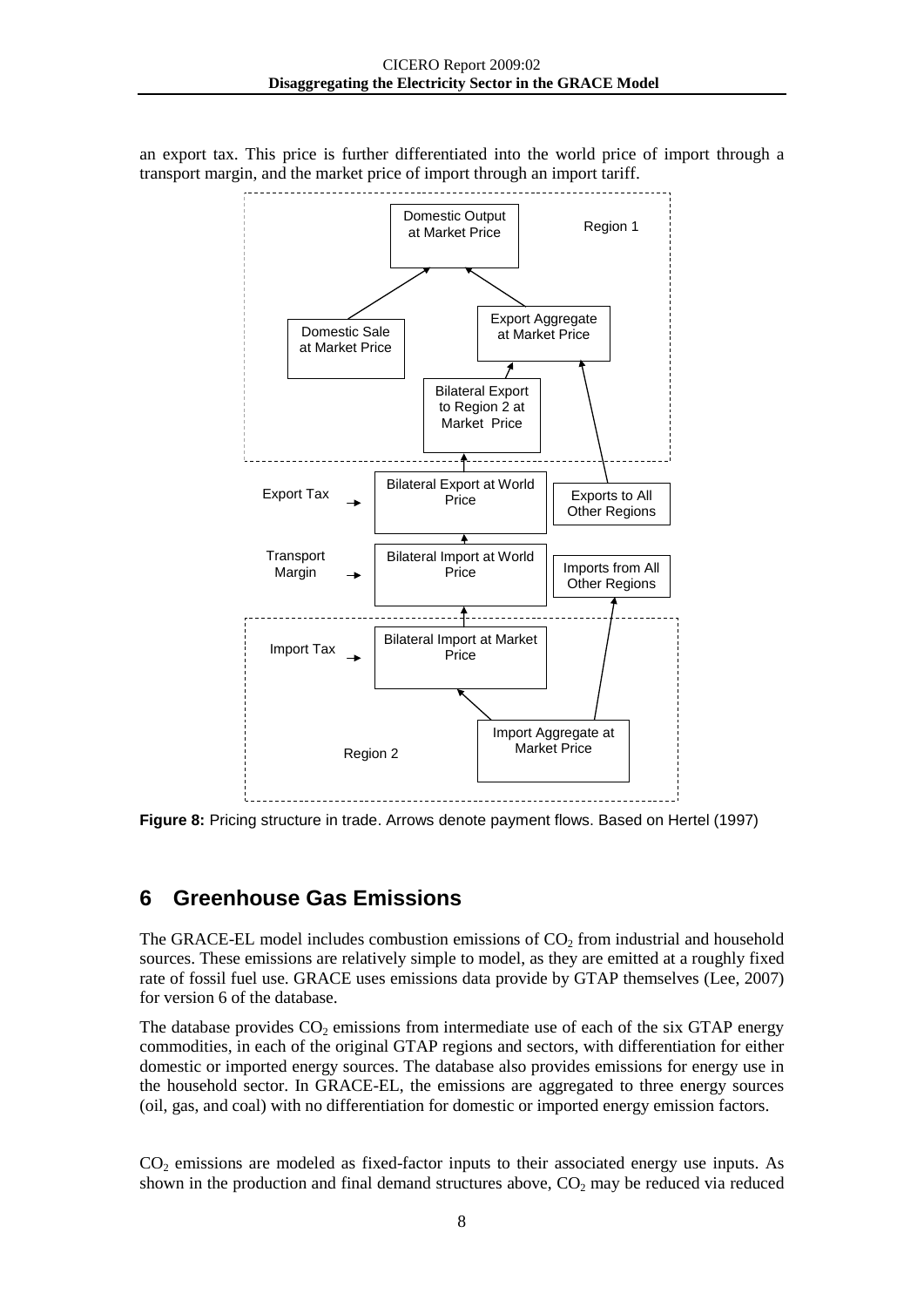production output, fuel switching, or efficiency improvements (i.e. increased capital/labor inputs).

# <span id="page-11-0"></span>**7 Investment and Dynamics and Intersectoral Mobility of Capital**

### <span id="page-11-1"></span>*7.1 Dynamics of Capital Stock*

The GRACE model is a recursive dynamic model, wherein time-recursive static equilibria are solved to model the development of the economy over time. Each equilibrium represents a single year, and is connected to the next by the growth in the primary inputs of labor, natural resources, and capital stock. Each time period is solved independently and thus unlike intertemporal dynamic models, computation complexity does not increase when time periods are added. The model is typically run for five 5-year periods from its base year (2001).

In the model, economic growth is driven by growth in the effective labor force and the level of income is determined by capital stock. The value of the capital stock at the end of each time period is given by the value of the stock at the beginning of the period (net of depreciation) plus the value of investments made. This end of period capital stock is then available at the beginning of the next time period.

Investments in each region are made by the model's Global Bank. We follow the investment theory of the GTAP-Dyn model (Ianchovinchina et al., 2007), where investors seek to equalize expected rates of return across all regions. If an imbalance arises, and one region develops a higher expected rate of return than the others, investments will be shifted toward that region until the expected rate of return is again equalized. In a recursive dynamic setup, investors expectations follow the martingale property and thus investors use the current prices as the best proxy for future prices when making their investment decisions.

As expected, we find that the base year data does not conform to our investment theory. In reality, investment choices are affected by a multitude of factors, including risk aversion, information availability, and preferences. As a consequence, we make an adjustment to the database initial capital stocks so that the expected rate of return is equalized across all regions – and conforms to our theory from the start. While such an adjustment may not be preferable, and very stylized, it is simple and acceptable when we are less concerned with the very shortterm. Possible alternative treatments are discussed by Ianchovichina and McDougall (2007).

In our basic version of GRACE-EL, we assume an annual depreciation rate of 4%, and an interest/discount rate of 5%, both values taken from the GTAP6 data.

We make assumptions about the 'normal' rate of growth in the capital stock over time. This does not determine the actual rate of growth, but rather guides investments into each region via the expected rate of return in each region. We are able to change this value for alternative scenarios for each region. As we expect, this 'normal' rate of growth is different from the growth rate found in the GTAP6 base year data. As such, we make a second adjustment to the base data, related to this assumed growth rate such that it does conform. While this is again somewhat stylized, it ensures that the growth in the first year is consistent with the following years in our scenario runs.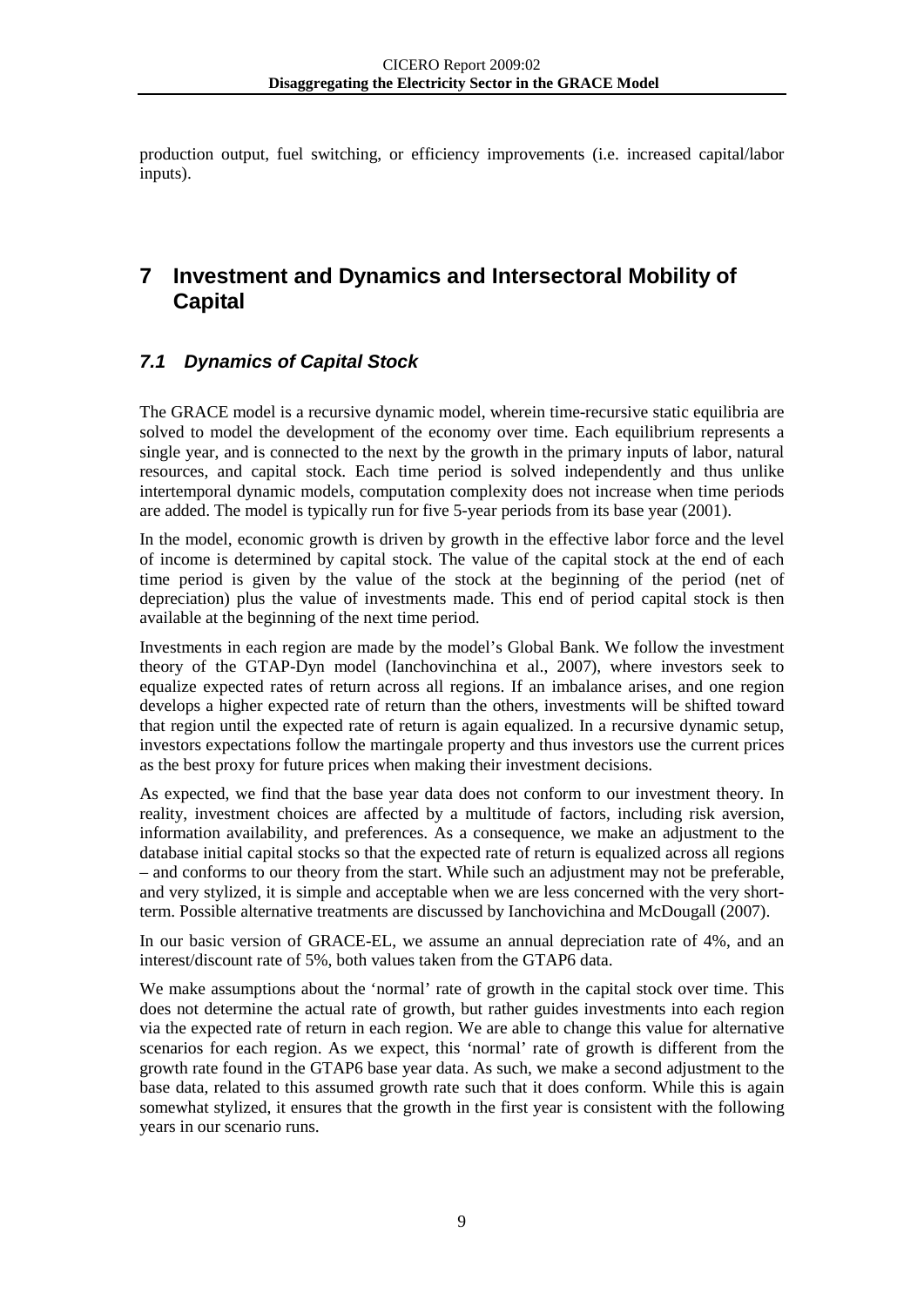Payments to capital (i.e. income from investments) are distributed to the Regional Households by the Global Trust based on ownership, rather than the location of capital. This ensures any foreign investments are accounted for. Income from capital in each region first accrues to the Global Trust at the global rate of return. This income is then distributed back to the regional households based on the cumulative value of each region's savings over time. The distribution of income from the Global Trust to the regional households is based on each region's share of the total global cumulative (and depreciated) savings.

We must make an exception to this treatment, however, for the base year capital stock. In the GTAP database, the income from the capital stock in each region accrues only to its own regional household. Thus, the households own the base year capital stock within their region, thereby violating our assumption that capital ownership is not location specific. As we wish for our first time period to replicate the base year data, we must account for this anomaly by assuming that (i) the base year capital stock is only owned by the region where it is located, and (ii) from only the second time period onwards is capital ownership not location-specific. This means that the Global Trust must track the depreciating value of the base year capital stock along with the value of the cumulative savings.

### <span id="page-12-0"></span>*7.2 Intersectoral Mobility of Capital Stock*

A new extension of GRACE-EL is the treatment of mobility of existing capital stock between sectors. The modeling literature often treats any available capital and new investment as perfect substitute, and assumes perfect mobility of capital from one sector to the other. In many occasions, this assumption does not cost substantial insights – particularly under scenarios with long timescales.

However, with regard to sectors that deeply tied to climate policies, it has a number of drawbacks. First and foremost, an already installed capital investment, say hydro turbine can not perfectly be serve as a nuclear plant or vice versa. Although in sufficiently long time, say 100 years, cumulative depreciation makes the issue worthless, most climate policies aim at sending signals the change behavior both in the short and long run. Moreover, in the absence of any frictions, a small change in expectation about policy can shift generating technology from coal fired power to nuclear or hydro power plants. Even though there have been even sharp frequent changes in expectations, such a complete shift, or what is technically know as corner solution, has not been observed. Hence, if the intention of models is to replicate reality and simulate the consequences of changes in exogenous variables, then perfect intersectoral capital mobility may be a weak assumption.

Dissatisfaction about this assumption first emerged in late 1950s, with suggestion that capital is perfectly mobile ex-ante but it is immobile ex-post (the "Putty-Clay" model). A number of recent attempts have tried to take into account adjustment costs and frictions in intersectoral capital mobility in a given region in a CGE framework. In GRACE-EL, we follow Sue Wing (2006b) based on its generality and simplicity.

We model the supply of the existing capital stock to the production sectors (and each individual electricity generation technology) in each period with a constant elasticity of transformation (CET) function. The function will seek to supply capital to each sector/technology at the highest price, substituting away from sectors where the capital price is low (i.e. coal production under climate policy). This substitution, however, incurs some cost, which is moderated by the elasticity of transformation. If the elasticity is large, it is "cheap" for capital to move from one sector to another sector. If the transformation elasticity collapses to zero, the CET technology resembles the Putty-Clay model.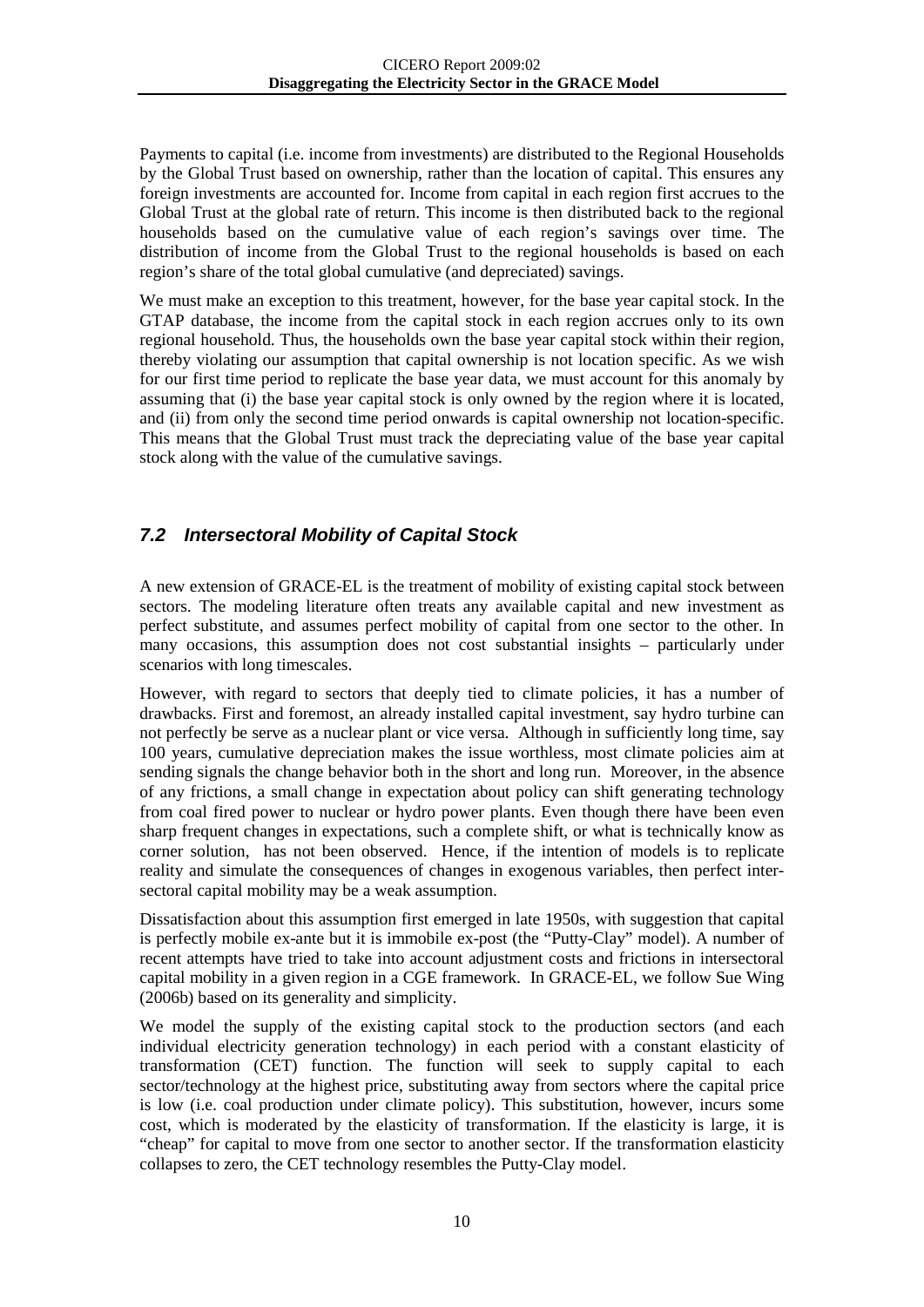We have no clear empirical ground for the choice of the value of the elasticity in transformation in GRACE-EL, and thus simply set it at unity, as is done by Sue Wing.

# <span id="page-13-0"></span>**8 Electricity Sector Disaggregation in GRACE-EL**

The GRACE-EL model is based around the GTAP6 database, which offers national-level accounts of aggregate sectoral inputs and output flows. On its own, the database does not feature detailed characteristics about sector processes or the use of particular technologies – a weakness of many top-down macroeconomic models. Technological information is particularly interesting in the case of the electricity sector, which is likely to have a key role in emissions reduction in the coming decades due to its large emissions base and wide range of generation technologies.

With the intent of exploring the role of the electricity sector of the climate policy, the GRACE model has been modified to include explicit treatment of electricity generation technologies. This modification is done only for the regions within the European region (see [Table 1\)](#page-4-2); however the methodology could be applied to the rest of the world. It includes fossil fuel and non-fossil fuel generation technologies, as well as some technologies that are not yet in widespread use. A number of other CGE models feature similar treatments (Frei et al., 2003;Bohringer et al., 2005;Paltsev et al., 2005), and in particular we draw heavily on the model developed and applied by Sue Wing (2006a;2006b); this model is referred to below as SW2006.

In short, the modification involves the merger of 'bottom-up' technology information into the 'top-down' framework of GRACE. The production structure of the electricity sector must be rearranged to incorporate the alternative technology options. Additionally, technologyspecific information about inputs, generation, and efficiencies are incorporated into the GTAP database. This involves a disaggregation of the electricity sector data, but for simplicity does not require a rebalancing of the GTAP6 input-output matrix.

The final result is a disaggregation of the following generating technologies [\(Table 2\)](#page-13-2). These technologies represent the aggregate characteristics of the existing generating capacity. We have explicitly excluded carbon capture and storage (CCS) technologies, as the model will only be used to generate scenarios to 2020. The model, however, is flexible to accommodate such extensions, as well as further disaggregation into more specific technology types such as those featured in SW2006.

| <b>Fossil fuel technologies</b> | Carbon-free technologies |
|---------------------------------|--------------------------|
| Coal                            | Nuclear                  |
| <b>Natural Gas</b>              | Hydro                    |
| Oil                             | Renewables (Solar/Wind)  |

 **Table 2:** GRACE-EL disaggregated electricity technologies**.**

### <span id="page-13-2"></span><span id="page-13-1"></span>*8.1 Production structure for disaggregated electricity sector*

The starting point of the disaggregation is the reorganization of the electricity sector production structure (illustrated below in [Figure 9\)](#page-14-0), which is a nested CES function divided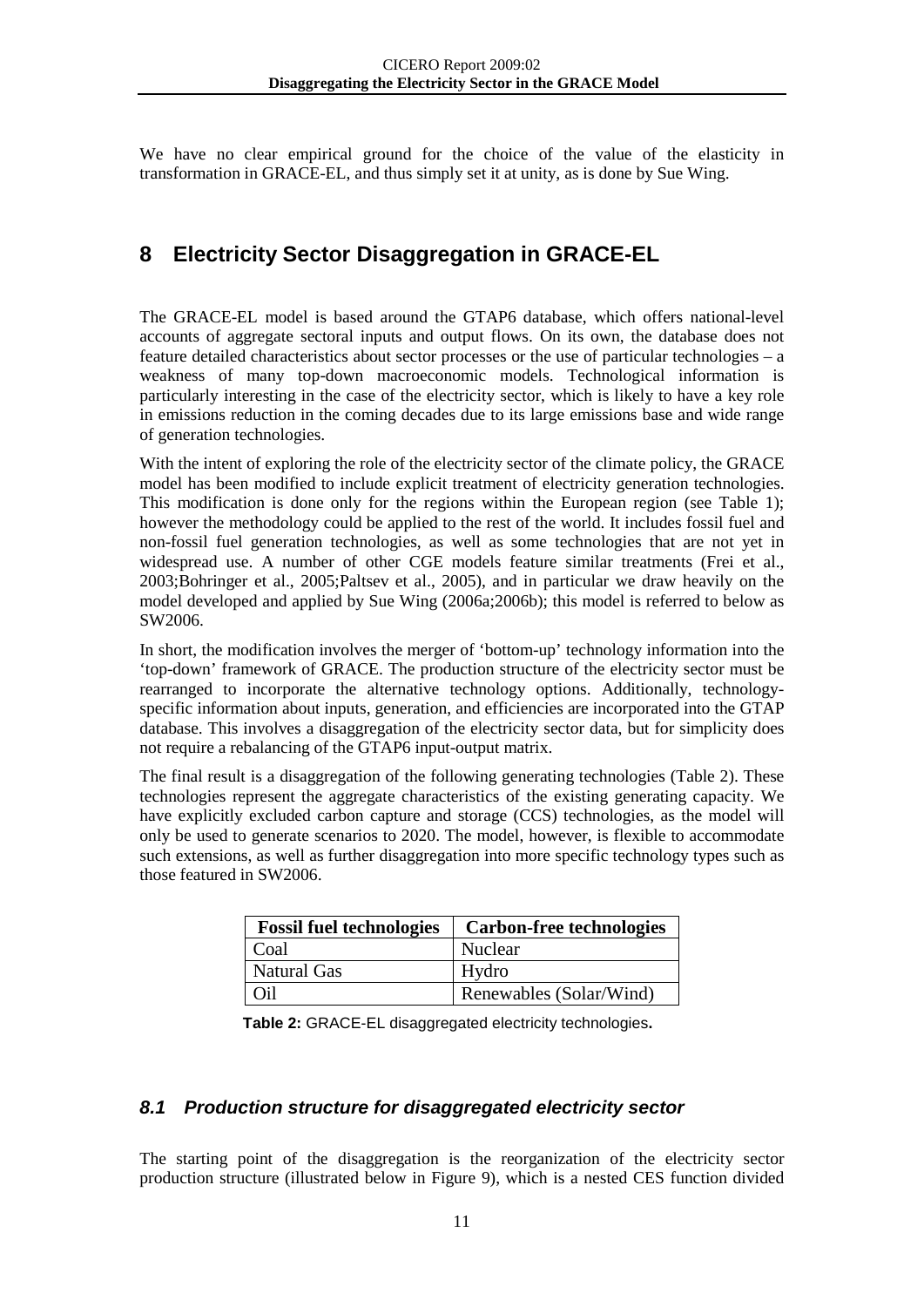into generation activities (GEN) and transmission, distribution, and network overhead activites (TD). This is a similar to SW2006, which features a three-way split between generation, transmission and distribution, and overhead. For GRACE, lacking the data to make the distinction between transmission and network overhead, we simply combine them.



<span id="page-14-0"></span>**Figure 9:** Nested CES production structure of disaggregated electricity sector in European regions. The r index refers to the set of regions.

GEN and TD activities are separated into two branches as complementary (Leontief technology) inputs. The TD nest separates intermediate (TD INT) and factor (TD VA) inputs, which are modeled as nested CES functions with low elasticity of substitution. The GEN branch of the production tree features two nests: intermittent sources, and non-intermittent sources. Renewable generation represents the sole intermittent generation technology, while the remainder of 'traditional' generation technologies make up the non-intermittent sources.

Each of the generation technologies is itself a Leontief technology of inputs. The fossil fuel technologies are made up of complementary inputs of fuel, labor, and capital; non-fossil fuel technologies are made up of complementary inputs of labor, and capital. The shares of each of these are determined in the calibration described below. The capital represents the investment, and the labor the overhead required for each technology.

The non-intermittent technologies are modeled to be highly substitutable to each other (elasticity  $= 10$ ). This represents the homogeneity of their collective outputs, but avoids corner solutions that would arise from perfect substitutability. Of course, this elasticity is still extremely high, and under price shifts the model would over time likely change the makeup of the electricity sector quite drastically. However, there are two mechanisms in place to prevent drastic inter-period changes to the power sector.

Firstly, our capital vintaging treatment (Section 7) provides a brake on the movement of capital between technologies within each period. Secondly, we apply a capacity constraint on the production from each technology. This prevents the complete dominance over time (in effect, a corner solution) of one technology. This constraint is modelled as a shadow price on expansion for each generation technology in each region – which is zero when the production is within this constraint. This constraint can be intepreted as a physical constraint (e.g. limitations on suitable hydro locations) or socio-political constraints (e.g. concerns over dominance of nuclear or gas as energy sources).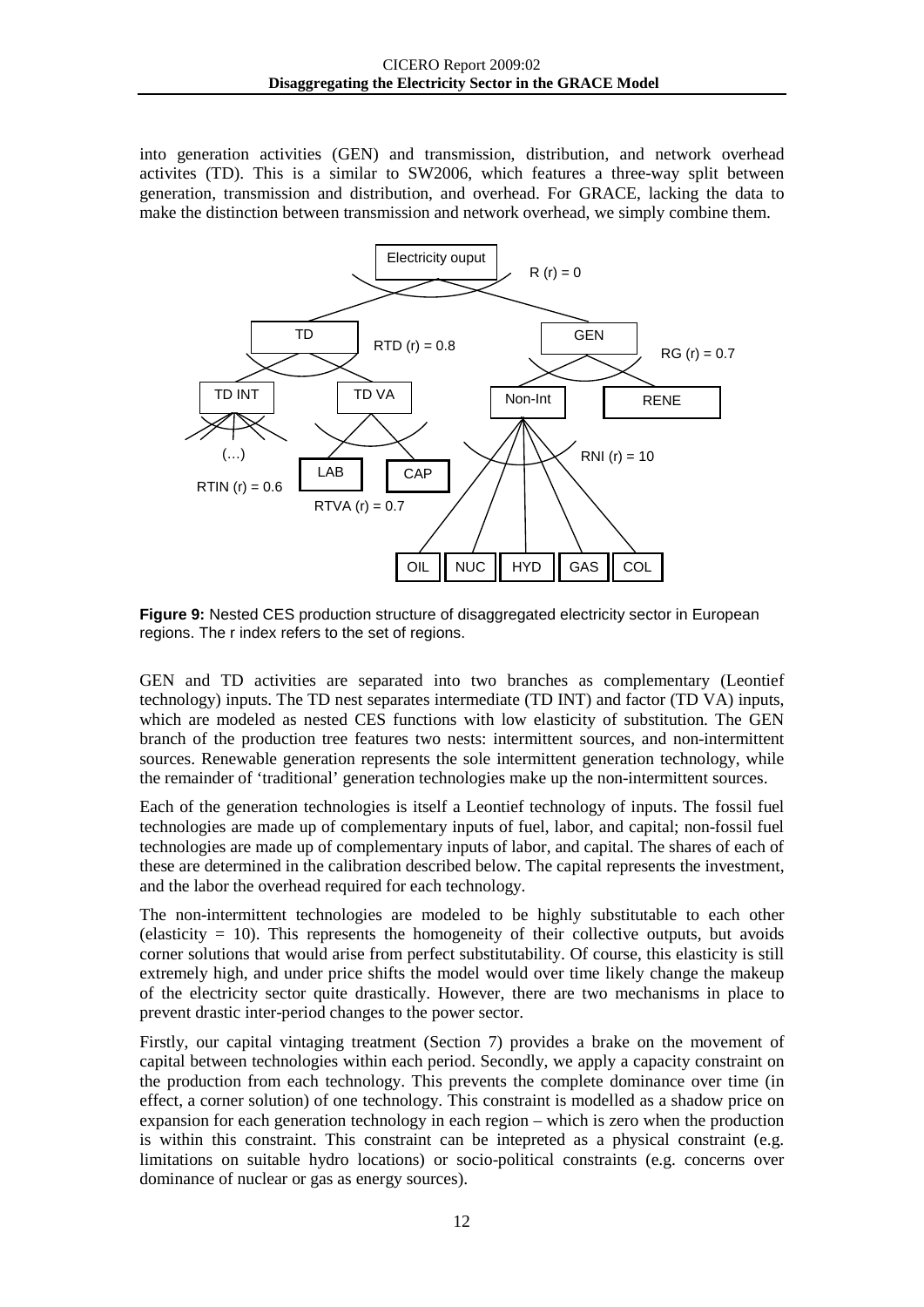The intermittent and non-intermittent sources are modeled as imperfect substitutes to each other. This is because the variable output of intermittent sources such as solar and wind means they must be backed up by additional capacity of non-intermittent sources. As such, intermittent sources are substituted with non-intermittent sources using an elasticity of 0.7.

#### <span id="page-15-0"></span>*8.2 Data calibration*

The next step is to consolidate the existing top-down GTAP data with the more detailed bottom-up data for the electricity sector. This involves the use of a calibration technique seen in SW2006, which seeks to disaggregate input and output values for TD and each GEN technology from the existing GTAP electricity sector. The calibration model is made up of two sets of equations:

The first set of equations ensures that the disaggregation result is consistent with the original sector data. The factor and intermediate input totals across TD and GEN activites are constrained to the total inputs of the original GTAP electricity sector[1](#page-15-1) . Fixed value parameters are denoted with a horizontal line above them, while the rest are variables.

$$
\overline{IO}_{ELC}(i) = IO_{TD}(i) + \sum_{tech} IO(i,tech)
$$
\n
$$
\overline{IF}_{ELC}(f) = IF_{TD}(f) + \sum_{tech} IF(f,tech)
$$
\nEquation 2

The parameters  $IO(i)$  and  $IF(f)$  refer to the value of baseline inputs of commodities *i* and factors *f* (listed in [Table 1\)](#page-4-2) used by the electricity sector. The *ELC* suffix denotes the original aggregate electricity sector, while *tech* represents the set of disaggregated GEN technologies (listed in [Table 2\)](#page-13-2).

The next set of equations restricts the total output of the *TD* and *tech* activities to the total output of the original electricity sector, and the activity outputs  $(a = \{TD, tech\})$  must equal the sum of their respective inputs:

$$
\overline{XD}_{ELC} = \overline{XD}_{TD} + \sum_{tech} \overline{XD}(tech)
$$
 Equation 3

$$
XD(a) = \sum_{i} IO(i, a) + \sum_{f} IF(f, a)
$$
 *Equation 4*

*XD* refers to the value of outputs of either the original sector or the disaggregated activities or technologies.

Additional restrictions are placed on the distribution of commodity inputs across the activities. As highlighted earlier, electricity generation technologies are only comprised of fuel and factor inputs. All other inputs to the electricity sector in GTAP – such as services, or

<span id="page-15-1"></span><sup>&</sup>lt;sup>1</sup> Note that these equations refer to the outputs and inputs within a given region, so are implicitly indexed by region.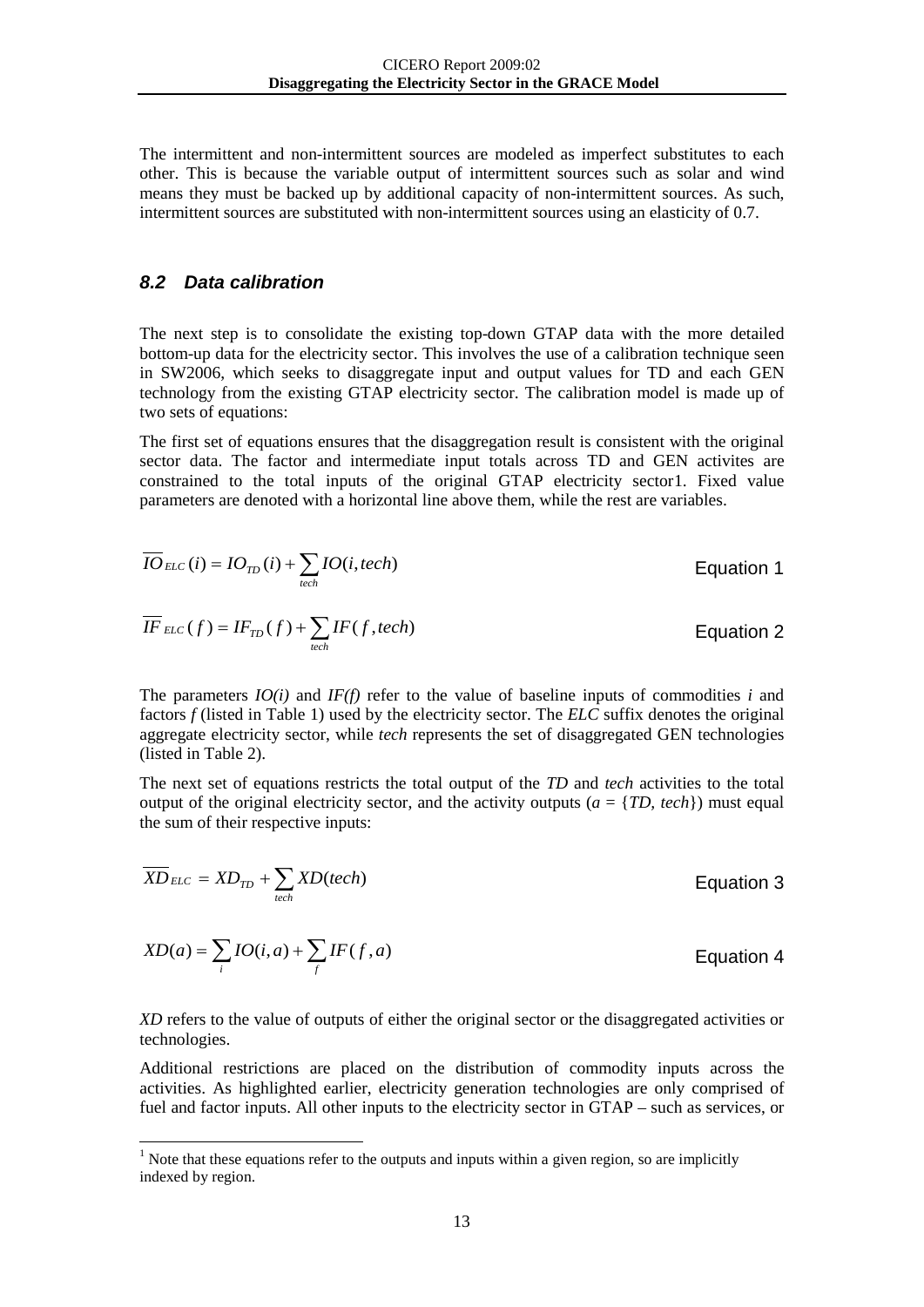machinery – are assumed to contribute to the *TD* activities. These inputs, as such, are thus unconnected to particular electricity generating types. This is represented in [Equation 5](#page-16-0) and [Equation 6](#page-16-1) below.

 *Equation 5* 

 *Equation 6* 

Where  $ne = \{non-energy \, i\}$ , and  $e = \{final \, energy \, i\}$ . Final energies (from [Table 1\)](#page-4-2) are refined oil (REF), coal (COL) and natural gas (GAS). It should be noted that within [Equation](#page-16-0)  [5,](#page-16-0) it is also assumed that technologies may only use fuels for which they were designed. Coal plants may only use coal, and so forth.

In the above equations,  $XD_{ELC}$ ,  $IO_{ELC}(i)$ , and  $IF_{ELC}(f)$  are informed by the GTAP database, as signified by the bars on top. The remaining values are calculated by the calibration, which in addition to satisfying the above constraints, seeks to closely match them with electricity output, input, and efficiency values from the bottom-up literature. This is done using what is termed a "positive mathematical programming" approach similar to that used in SW2006. The objective of the calibration is not to seek an exact fit, but rather to minimize the divergence between the actual bottom-up data characteristics and the disaggregated GTAP data.

The first of these characteristics is the share of total electricity production contributed by each technology type. Our starting point is the electricity production data for year 2001 from Eurostat (European Commission, 2008), shown in [Table 3.](#page-16-2) The renewables category represents solar and wind power. In this disaggregation, we have disregarded biomass energy. While this is a notable sacrifice in light of recent attention towards bio-energy, the model does not yet feature the necessary treatment of land and resource opportunity costs associated with this technology. As such, we leave it for future work.

| <b>Source</b> | <b>NOR</b> | UKI | FRA | <b>GER</b> | BNL | BAL | <b>IBE</b> | <b>ITA</b> | <b>GRE</b> | REE      |
|---------------|------------|-----|-----|------------|-----|-----|------------|------------|------------|----------|
| Nuclear       | 91         | 83  | 427 | 162        | 48  | 10  | 61         | v          |            | 71       |
| Coal          | 35         | 136 | 20  | 278        | 32  | 130 | 79         | 30         | 33         | 100      |
| Oil           |            | 10  | 6   | h          |     |     | 32         | 71         | 8          | 14       |
| Gas           | 22         | 147 | 19  | 71         | 74  | h   | 30         | 95         | O          | 25       |
| Hydro         | 212        | ┑   | 121 | 68         |     |     | 58         | 53         |            | 28       |
| Wind/Solar    |            | 3   | 2   | 17         |     |     | Q          | 10         |            | $\theta$ |

<span id="page-16-2"></span>**Table 3**: Electricity production by type (TWh) in 2001. Source: Eurostat (European Commission, 2008)

The divergence (*EPS*) between the calibrated share of generation from each technology type and the share informed by Eurostat is captured here:

$$
EPS_1(tech) = \frac{1}{GEN(tech)} \frac{XD(tech)}{PG(tech)} / \sum_{techs} \frac{XD(techs)}{PG(techs)} - 1
$$
 *Equation 7*

As before, the sets *tech* (and alias *techs*) refers to the set of standard aggregate generating technologies seen in [Table 2.](#page-13-2) As with the previous equations, the fixed parameters are

<span id="page-16-1"></span><span id="page-16-0"></span>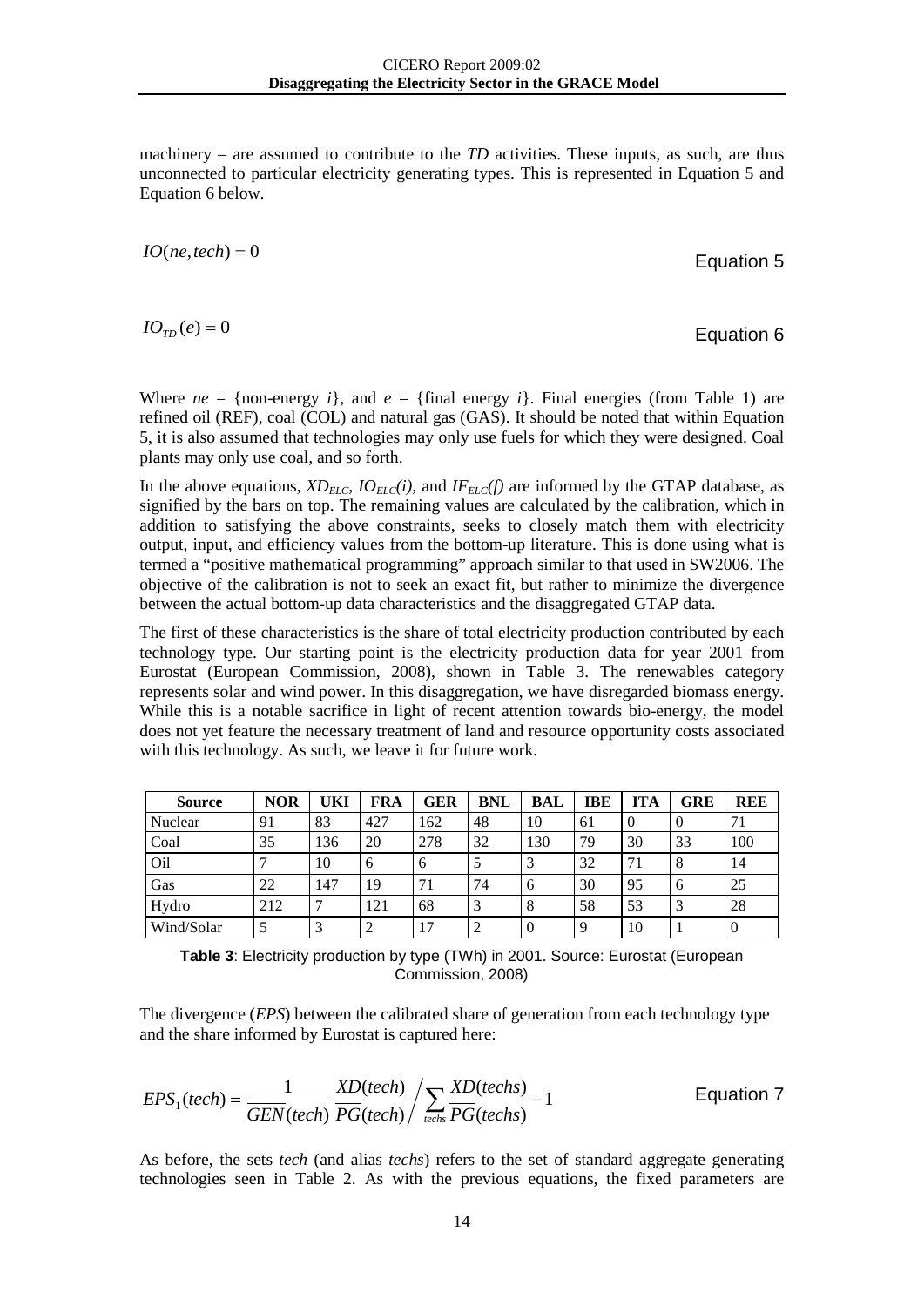denoted by a horizontal line above them. The baseline production level GEN is taken from the Eurostat data in [Table 3.](#page-16-2) The parameter *PG* refers to the unit generating cost of each technology, and is calculated in part using data from NEA et al. (2005) and Reinaud (2004). The generating price is calculated from capital investments and upkeep, overhead and maintenance, and fuel costs.

The capital and labor cost components are taken from the literature, with capital costs annualized at 5% over 30 years. The fuel cost component is calculated using fuel price and thermal efficiency data. To ensure consistency, the fuel price (*PF*) is calculated from the GTAP database itself. The unit price the fuels (including taxes) is calculated simply by dividing the value (in 2001\$) and volume (in Mtoe) of the original GTAP electricity inputs. The aggregate thermal efficiency value for each fossil fuel tech is calculated from a 2005 table of generating capacity and efficiency in Europe (Traber, *forthcoming*), which makes distinctions between old and new coal and lignite power stations, and numerous types of gas and oil facilities. The *PG*, *PF*, and efficiency (*EFF*) values used in the calibration are shown in [Table 4](#page-17-0) and [Table 5](#page-18-0) below.

|            | <b>Efficiency (EFF)</b> |      |      | PF (\$/Mbtu) |      |      | PG (\$/Mbtu) |       |       |
|------------|-------------------------|------|------|--------------|------|------|--------------|-------|-------|
|            | <b>Gas</b>              | Oil  | Coal | Gas          | Oil  | Coal | Gas          | Oil   | Coal  |
| <b>NOR</b> | 0.41                    | 0.36 | 0.38 | 3.44         | 4.81 | 2.22 | 12.71        | 16.68 | 11.24 |
| UKI        | 0.53                    | 0.37 | 0.35 | 2.57         | 5.18 | 1.79 | 8.98         | 17.51 | 11.20 |
| <b>FRA</b> | 0.36                    | 0.38 | 0.34 | 2.95         | 4.64 | 1.70 | 11.38        | 15.39 | 11.33 |
| <b>GER</b> | 0.44                    | 0.37 | 0.37 | 3.84         | 5.01 | 1.73 | 11.54        | 16.36 | 9.92  |
| <b>BNL</b> | 0.48                    | 0.37 | 0.39 | 3.09         | 6.56 | 2.00 | 10.63        | 21.92 | 10.74 |
| BAL        | 0.40                    | 0.38 | 0.35 | 3.02         | 5.64 | 1.26 | 10.04        | 17.32 | 9.34  |
| IBE        | 0.50                    | 0.37 | 0.36 | 3.10         | 4.58 | 1.62 | 9.28         | 15.46 | 9.73  |
| <b>ITA</b> | 0.45                    | 0.38 | 0.38 | 3.12         | 4.44 | 1.74 | 8.45         | 13.19 | 9.38  |
| <b>GRE</b> | 0.53                    | 0.36 | 0.36 | 3.01         | 5.18 | 1.69 | 7.88         | 16.57 | 9.92  |
| <b>REE</b> | 0.43                    | 0.34 | 0.36 | 2.81         | 4.62 | 1.11 | 9.01         | 16.06 | 8.83  |

<span id="page-17-0"></span>**Table 4**: Thermal efficiency, fuel price (including intermediate taxes), and unit generation prices for fossil technologies. Sources: Traber (*forthcoming)*, GTAP6 database, NEA et al., and Reinaud.

The second divergence equation relates to the actual and calibrated thermal efficiency of each of the fossil technologies:

$$
EPS_2(ftech) = \frac{1}{\overline{EFF}(ftech, e)} \frac{PF(e) * IO_{\text{ftech}}(e)}{PG(ftech) * ND_{\text{ftech}}} - 1
$$
 \tEquation 8

The set *ftech* is a subset of *tech* containing only the fossil technologies.

The final divergence equation relates to the capital and labor inputs of each technology. It compares the labor to capital expense ratio from the literature, to the ratio in the calibrated disaggregated technologies: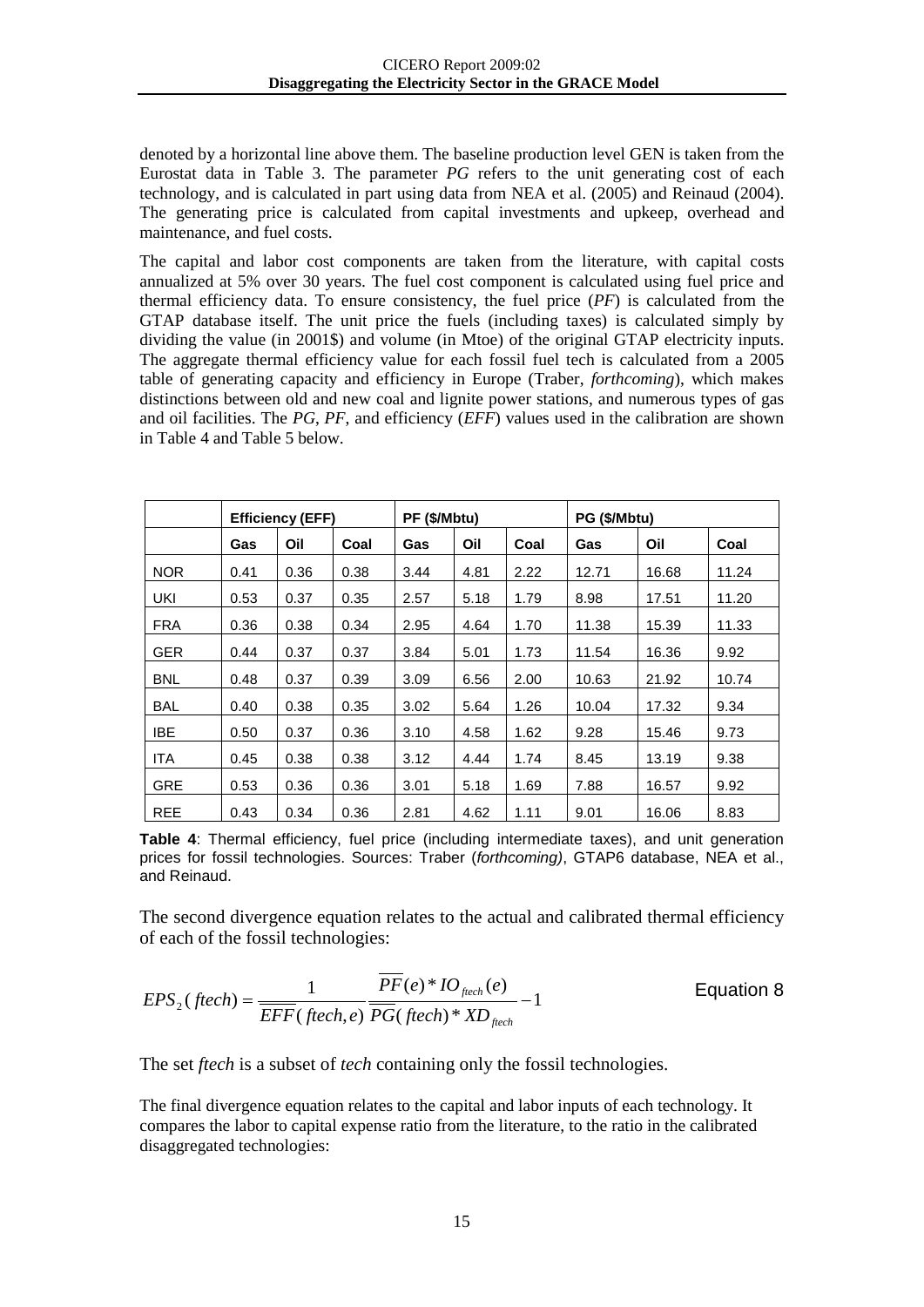$$
EPS3(tech) = \frac{1}{\overline{LKratio}(tech)} \frac{IFZ(LAB,tech)}{IFZ(CAP,tech)} - 1
$$
 *Equation 9*

The elements *LAB* and *CAP* refer to the labor and capital factor inputs to each tech. The labor to capital ratio (*LKratio*) used in the calibration is calculated at the same time as *PG* above. It compares the overhead and maintenance (treated as labor) and capital investment and upkeep (treated as capital) portions of total electricity production; the values are shown [Table 5.](#page-18-0) The large differences seen in some technologies (i.e. gas in France vs. UK) is a consequence of the use of several sources of data with differing qualities of country coverage.

|               |              |                | <b>Generation Price (PG) \$/Mbtu</b> | Labor: Capital Expense Ratio (LKratio) |                          |                  |      |      |      |  |
|---------------|--------------|----------------|--------------------------------------|----------------------------------------|--------------------------|------------------|------|------|------|--|
| <b>Region</b> | <b>Hydro</b> | <b>Nuclear</b> | <b>Renewable</b>                     | <b>Hydro</b>                           | <b>Nuclear</b>           | <b>Renewable</b> | Gas  | Coal | Oil  |  |
| <b>NOR</b>    | 5.00         | 7.47           | 13.00                                | 0.3                                    | 0.29                     | 0.2              | 0.53 | 0.51 | 0.53 |  |
| UKI           | 5.00         | 8.04           | 13.00                                | 0.3                                    | 0.44                     | 0.2              | 1.40 | 0.66 | 1.40 |  |
| <b>FRA</b>    | 5.00         | 7.13           | 13.00                                | 0.3                                    | 0.34                     | 0.2              | 0.60 | 0.74 | 0.60 |  |
| <b>GER</b>    | 5.00         | 8.04           | 13.00                                | 0.3                                    | 0.44                     | 0.2              | 1.08 | 1.07 | 1.08 |  |
| <b>BNL</b>    | 5.00         | 10.35          | 13.00                                | 0.3                                    | 0.33                     | 0.2              | 0.52 | 0.66 | 0.52 |  |
| <b>BAL</b>    | 5.00         | 6.47           | 13.00                                | 0.3                                    | 0.58                     | 0.2              | 0.55 | 0.74 | 0.55 |  |
| <b>IBE</b>    | 5.00         | 7.13           | 13.00                                | 0.3                                    | 0.34                     | 0.2              | 0.74 | 0.47 | 0.74 |  |
| <b>ITA</b>    | 5.00         | ۰              | 13.00                                | 0.3                                    | $\overline{\phantom{a}}$ | 0.2              | 0.56 | 0.53 | 0.56 |  |
| <b>GRE</b>    | 5.00         | ۰              | 13.00                                | 0.3                                    | $\overline{\phantom{0}}$ | 0.2              | 0.49 | 0.47 | 0.49 |  |
| <b>REE</b>    | 5.00         | 6.47           | 13.00                                | 0.3                                    | 0.58                     | 0.2              | 0.55 | 0.73 | 0.55 |  |

<span id="page-18-0"></span>**Table 5:** Non-fossil technology generation price and labor:capital expense ratio. Source: NEA et al., and Reinaud.

Finally, the objective of the calibration seeks to minimize the divergence across all *EPS* values.

$$
MIN = \sum_{tech} EPS_1(tech)^2 + \sum_{tech, f} EPS_2 (ftech)^2 + \sum_{tech} EPS_3(tech)^2
$$
 Equation 10

The resulting calibrated electricity production levels are shown in [Table 6](#page-19-0) (fossil fuels) and [Table 7](#page-19-1) (non-fossil fuels). The calibrated thermal efficiencies of the fossil technologies are also presented.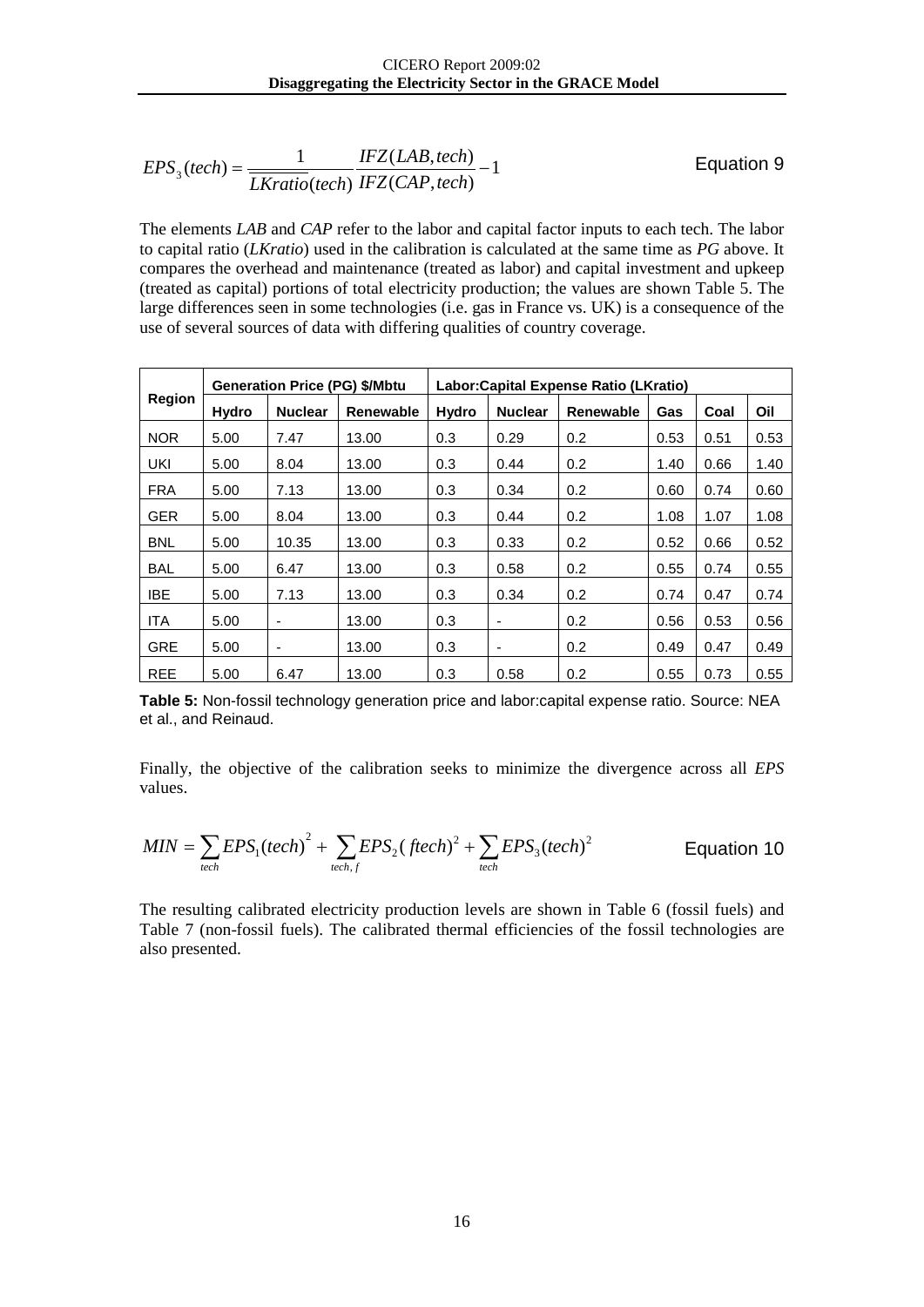|            | Gas                        |                   | Oil                        |                   | Coal                       |                   |
|------------|----------------------------|-------------------|----------------------------|-------------------|----------------------------|-------------------|
| Region     | <b>Production</b><br>(TWh) | <b>Efficiency</b> | <b>Production</b><br>(TWh) | <b>Efficiency</b> | <b>Production</b><br>(TWh) | <b>Efficiency</b> |
| NOR.       | 24                         | 0.41              | 7                          | 0.38              | 39                         | 0.36              |
| UKI        | 172                        | 0.53              | 15                         | 0.35              | 138                        | 0.36              |
| <b>FRA</b> | 11                         | 0.36              | 6                          | 0.33              | 18                         | 0.37              |
| <b>GER</b> | 87                         | 0.44              | 10                         | 0.38              | 308                        | 0.36              |
| <b>BNL</b> | 83                         | 0.50              | 12                         | 0.40              | 37                         | 0.33              |
| BAL        | 11                         | 0.30              | 7                          | 0.19              | 93                         | 0.33              |
| <b>IBE</b> | 24                         | 0.50              | 33                         | 0.36              | 79                         | 0.37              |
| <b>ITA</b> | 95                         | 0.45              | 78                         | 0.38              | 32                         | 0.38              |
| <b>GRE</b> | $\overline{7}$             | 0.50              | 8                          | 0.31              | 30                         | 0.34              |
| <b>REE</b> | 43                         | 0.31              | 20                         | 0.28              | 107                        | 0.29              |

<span id="page-19-0"></span>**Table 6:** Calibrated fossil fuel technology production in GRACE-EL

|            | Nuclear (TWh) | Hydro (TWh) | <b>Renewables (TWh)</b> |
|------------|---------------|-------------|-------------------------|
| <b>NOR</b> | 96            | 223         | 5.8                     |
| UKI        | 103           | 8           | 3.8                     |
| <b>FRA</b> | 325           | 79          | 1.3                     |
| <b>GER</b> | 242           | 92          | 22.5                    |
| <b>BNL</b> | 94            |             | 2.3                     |
| <b>BAL</b> | 6             | 5           | 0.3                     |
| <b>IBE</b> | 58            | 55          | 8.5                     |
| <b>ITA</b> | ٠             | 56          | 10.2                    |
| <b>GRE</b> | -             | 2           | 0.7                     |
| <b>REE</b> | 12            | 19          | 0.3                     |

<span id="page-19-1"></span>**Table 7**: Calibrated non-fossil fuel technology production in GRACE-EL